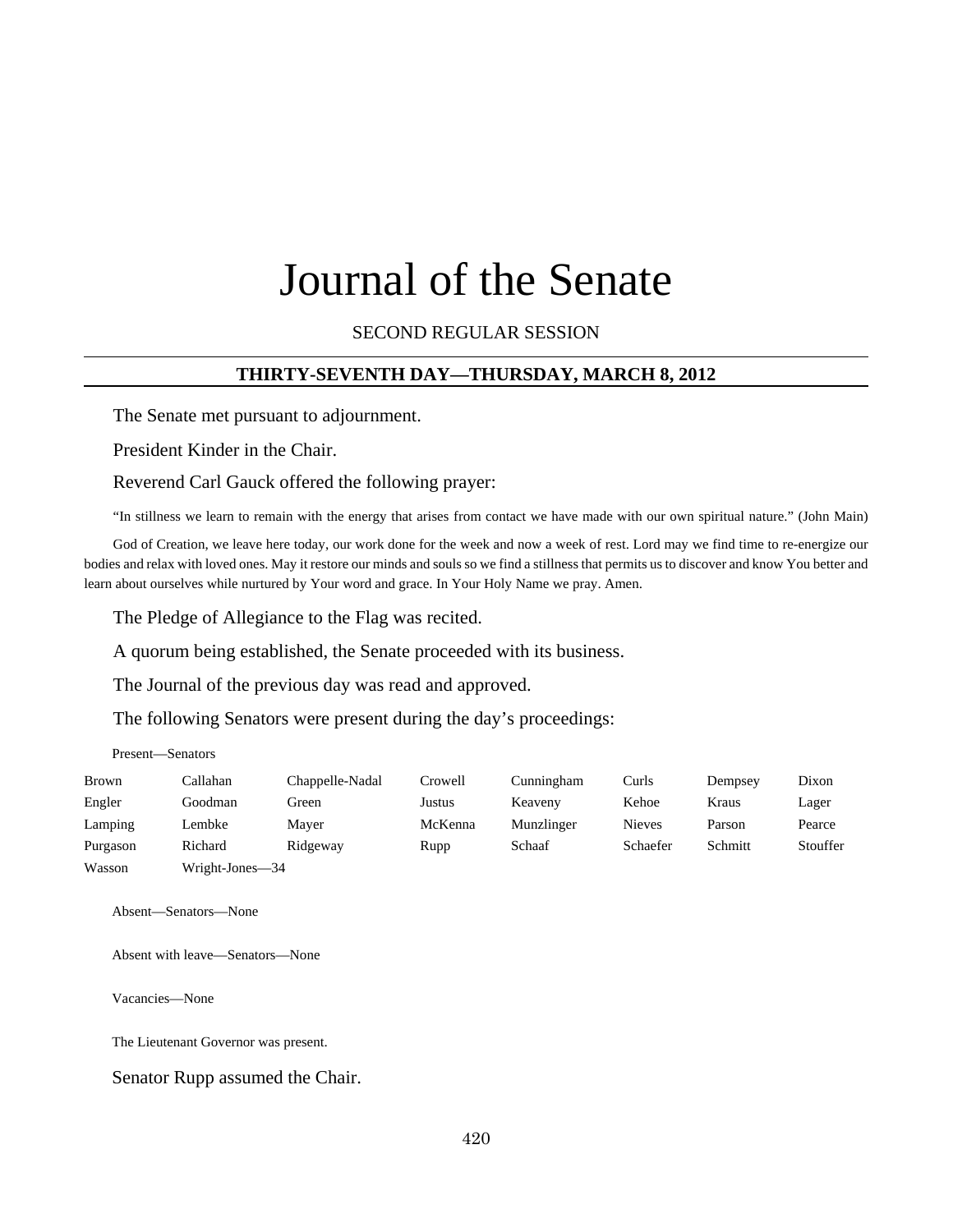#### **RESOLUTIONS**

Senator Kraus offered Senate Resolution No. 1623, regarding the One Hundredth Birthday of Winifred "Winnie" Straham, Blue Springs, which was adopted.

Senator Schaaf offered Senate Resolution No. 1624, regarding the Forty-fifth Wedding Anniversary of Mr. and Mrs. Duane Turk, St. Joseph, which was adopted.

Senator Schaaf offered Senate Resolution No. 1625, regarding Tyler Zackariah Stanway, Independence, which was adopted.

Senator Mayer, joined by the entire membership of the Senate, offered the following resolution, which was read:

#### SENATE RESOLUTION NO. 1626

Whereas, the members of the Missouri Senate occasionally pause in their diverse legislative duties in order to recognize those Show-Me State employees whose significant contributions of time and energy have helped ensure that the legislative process is conducted in the efficient, effective manner mandated by the public; and

Whereas, Farrah Fite of Jefferson City, Missouri, has attained considerable distinction as the Majority Caucus Communications Director in the Missouri Senate, a vocational and leadership calling that she will draw to a close on March 16, 2012, after eight years of service; and

Whereas, previously employed in the Senate Communications office from 2001 to 2004, Farrah Fite additionally worked in front of and behind the camera for KOMU in Columbia, Missouri, and for CNN and ABC News in Washington, DC; and

Whereas, Farrah Fite has worked with four Presidents Pro Tem and more than ninety Senators during her tenure as a Senate employee; and

Whereas, no stranger to honors and accolades, Farrah Fite was labeled "The ever-pleasant Farrah Fite" by a Democratic website during a contentious political time; and

Whereas, Farrah Fite has taken great pride in maintaining a professional relationship with the Capitol Press Corps, being an informational asset to the members and staff of the Missouri Senate, and always promoting the principle that "You should report your own bad news first"; and

Whereas, known as an outstanding photographic artist, Farrah Fite also is known as a member of Zonta of Jefferson City, hYPe Jefferson City, and the Jefferson City Concert Association; and

Whereas, Farrah Fite is the beloved wife of Gus Wagner and the daughter of James and Cherry-Ann Fite:

Now, Therefore, Be It Resolved that we, the members of the Missouri Senate, Ninety-sixth General Assembly, join to applaud the personal and professional accomplishments garnered thus far in the life and work of Farrah Fite and to convey to her this legislative body's most heartfelt best wishes for continued success for many more years to come; and

Be It Further Resolved that the Secretary of the Senate be instructed to prepare a properly inscribed copy of this resolution for presentation to Farrah Fite of Jefferson City, Missouri.

Senator Mayer moved that the above resolution be adopted, which motion prevailed.

#### **REPORTS OF STANDING COMMITTEES**

Senator Mayer, Chairman of the Committee on Gubernatorial Appointments, submitted the following reports, reading of which was waived:

Mr. President: Your Committee on Gubernatorial Appointments, to which were referred the following appointments, begs leave to report that it has considered the same and recommends that the Senate do give its advice and consent to the following:

Richard Inglima, as a member of the Peace Officer Standards and Training Commission;

Also,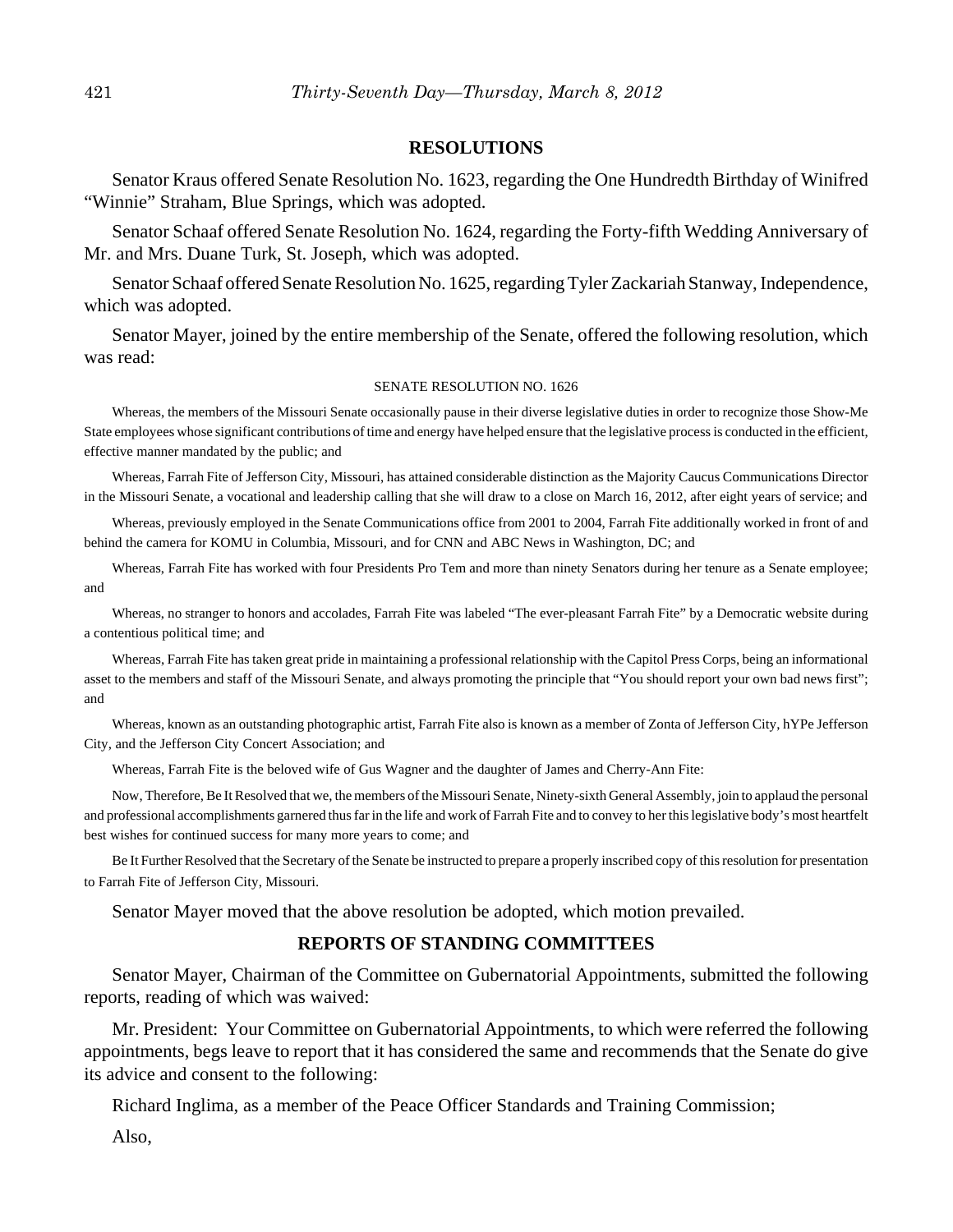Ashton Raffety, as a student representative of the Northwest Missouri State University Board of Regents;

Also,

Kevin Magnan, as a student representative of the Southeast Missouri State University Board of Regents;

Also,

Anthony Wilson and Herbert Dankert, as members of the Missouri Workforce Investment Board.

Senator Mayer requested unanimous consent of the Senate to vote on the above reports in one motion. There being no objection, the request was granted.

Senator Mayer moved that the committee reports be adopted, and the Senate do give its advice and consent to the above appointments, which motion prevailed.

Senator Purgason, Chairman of the Committee on Ways and Means and Fiscal Oversight, submitted the following report:

Mr. President: Your Committee on Ways and Means and Fiscal Oversight, to which were referred **HB 1219**; **SS** for **SCS** for **SB 699**; **SS No. 2** for **SB 492**; and **SJR 37**, begs leave to report that it has considered the same and recommends that the bills and joint resolution do pass.

#### **HOUSE BILLS ON THIRD READING**

Senator Lager moved that **HB 1219** be called from the Informal Calendar and again taken up for 3rd reading and final passage, which motion prevailed.

On motion of Senator Lager, **HB 1219** was read the 3rd time and passed by the following vote:

| YEAS—Senators |                 |         |          |               |          |             |                |
|---------------|-----------------|---------|----------|---------------|----------|-------------|----------------|
| <b>Brown</b>  | Crowell         | Dempsey | Dixon    | Engler        | Goodman  | Kehoe       | Kraus          |
| Lager         | Lamping         | Lembke  | Mayer    | <b>Nieves</b> | Parson   | Pearce      | Purgason       |
| Richard       | Rupp            | Schaaf  | Schaefer | Schmitt       | Stouffer | $Wasson-23$ |                |
| NAYS-Senators |                 |         |          |               |          |             |                |
| Callahan      | Chappelle-Nadal | Curls   | Green    | Justus        | Keaveny  | McKenna     | Wright-Jones—8 |

Absent—Senator Ridgeway—1

Absent with leave—Senators Cunningham Munzlinger—2

Vacancies—None

The President declared the bill passed.

On motion of Senator Lager, title to the bill was agreed to.

Senator Lager moved that the vote by which the bill passed be reconsidered.

Senator Dempsey moved that motion lay on the table, which motion prevailed.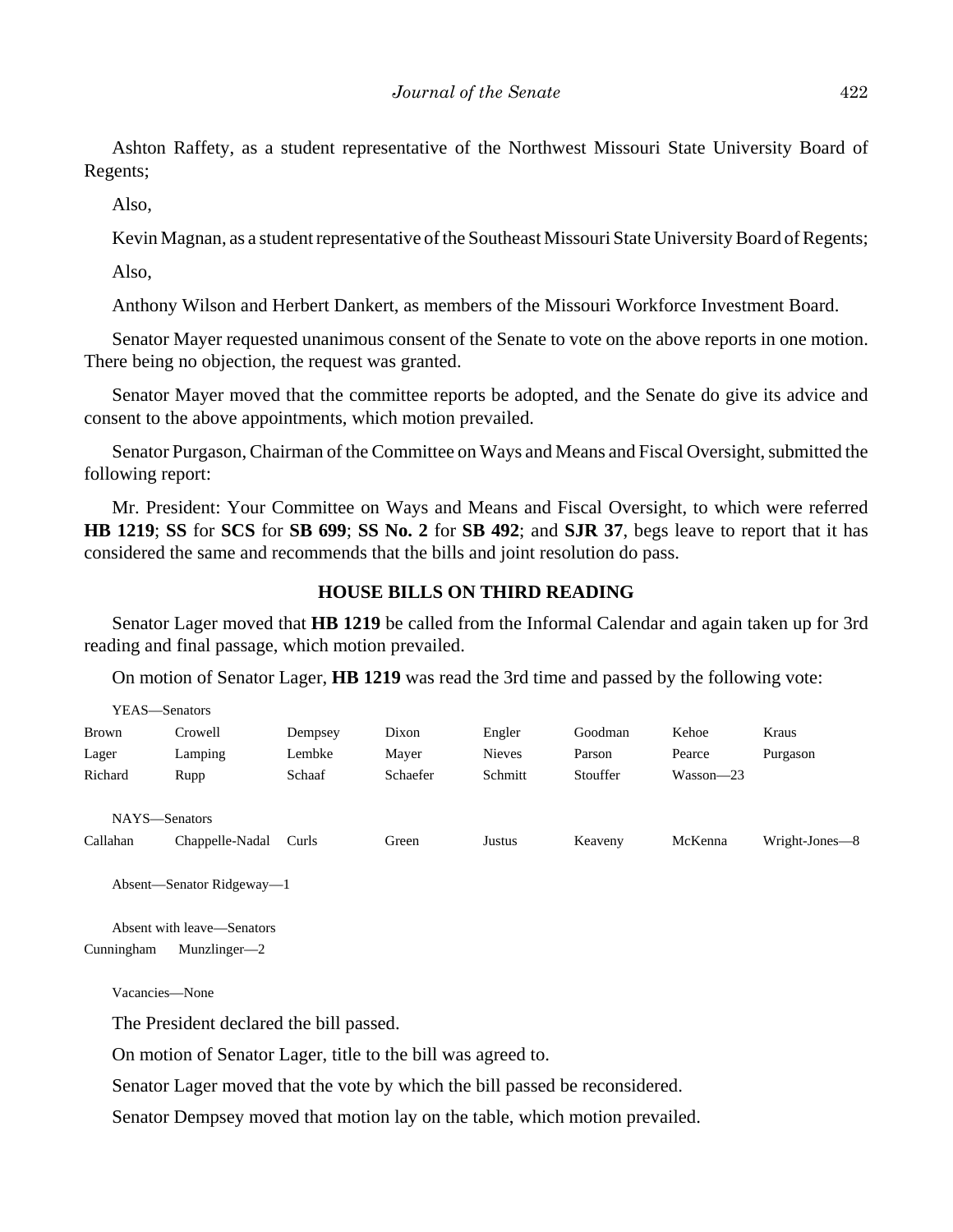#### **THIRD READING OF SENATE BILLS**

**SS** for **SCS** for **SB 699**, introduced by Senator Goodman, entitled:

# SENATE SUBSTITUTE FOR SENATE COMMITTEE SUBSTITUTE FOR SENATE BILL NO. 699

An Act to repeal sections 221.105, 559.016, 559.036, 559.100, and 559.115, RSMo, and to enact in lieu thereof nine new sections relating to criminal offenders under the supervision of the department of corrections, with penalty provisions.

Was taken up.

On motion of Senator Goodman, **SS** for **SCS** for **SB 699** was read the 3rd time and passed by the following vote:

YEAS—Senators

| <b>Brown</b> | `allahan | Chappelle-Nadal | Curls    | Dempsey | Dixon           | Engler  | Goodman  |
|--------------|----------|-----------------|----------|---------|-----------------|---------|----------|
| Green        | Justus   | Keaveny         | Kehoe    | Kraus   | Lager           | Lamping | Lembke   |
| Mayer        | McKenna  | Nieves          | Parson   | Pearce  | Purgason        | Richard | Ridgeway |
| Rupp         | Schaaf   | Schaefer        | Stouffer | Wasson  | Wright-Jones—30 |         |          |

NAYS—Senator Crowell—1

Absent—Senators—None

Absent with leave—Senators Cunningham Schmitt Munzlinger—3

Vacancies—None

The President declared the bill passed.

On motion of Senator Goodman, title to the bill was agreed to.

Senator Goodman moved that the vote by which the bill passed be reconsidered.

Senator Dempsey moved that motion lay on the table, which motion prevailed.

**SCS** for **SB 591**, entitled:

# SENATE COMMITTEE SUBSTITUTE FOR SENATE BILL NO. 591

An Act to repeal sections 137.115 and 138.060, RSMo, and to enact in lieu thereof two new sections relating to motor vehicle valuations.

Was taken up by Senator Parson.

On motion of Senator Parson, **SCS** for **SB 591** was read the 3rd time and passed by the following vote:

| YEAS—Senators |  |                                  |  |       |         |                |        |  |
|---------------|--|----------------------------------|--|-------|---------|----------------|--------|--|
| Brown         |  | Callahan Chappelle-Nadal Crowell |  | Curls | Dempsey | $\sim y$ Dixon | Engler |  |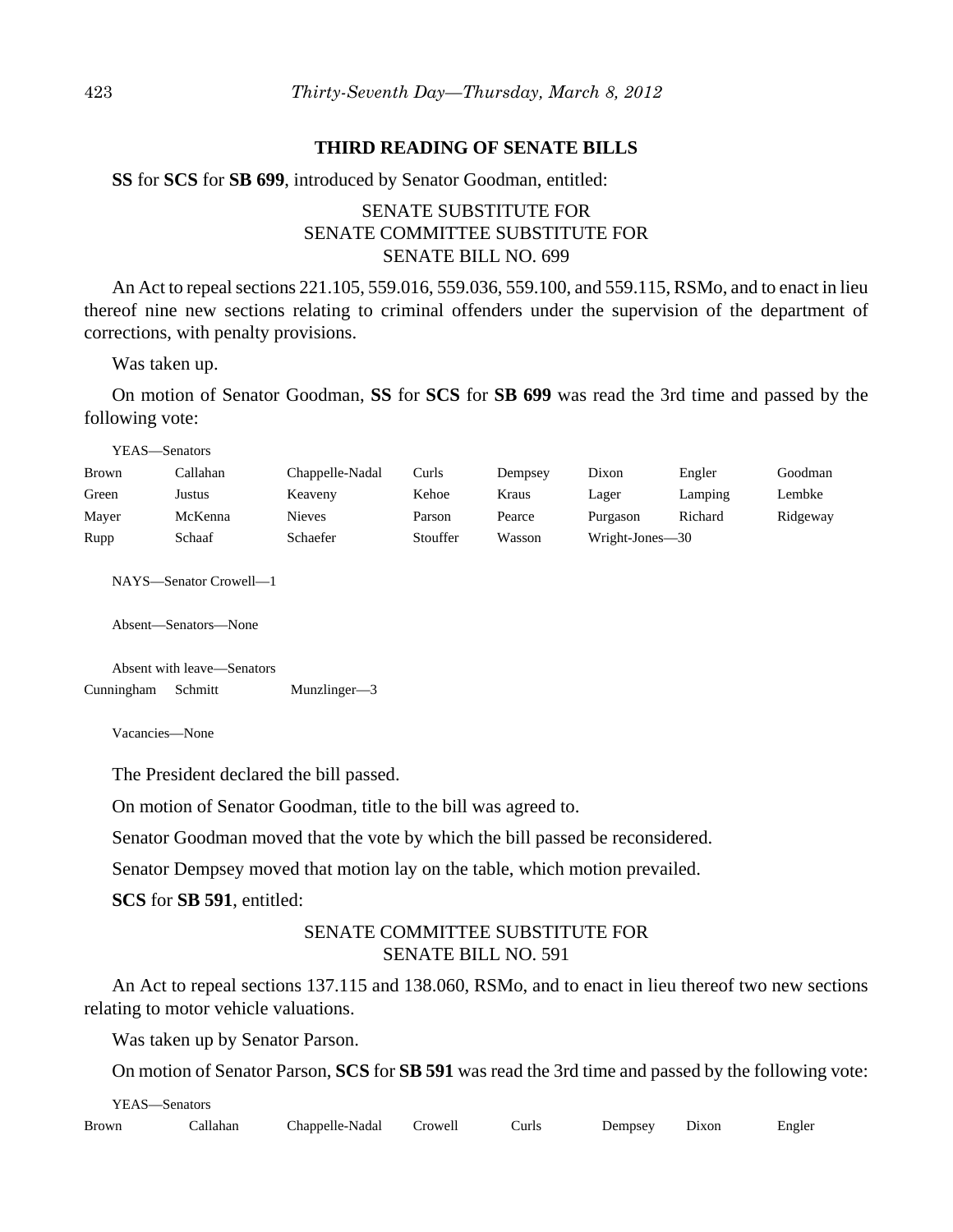| Goodman  | Green | Justus  | Keaveny  | Kehoe   | Kraus    | Lager           | Lamping |
|----------|-------|---------|----------|---------|----------|-----------------|---------|
| Lembke   | Maver | McKenna | Nieves   | Parson  | Pearce   | Purgason        | Richard |
| Ridgeway | Rupp  | Schaaf  | Schaefer | Schmitt | Stouffer | Wright-Jones—31 |         |

NAYS—Senators—None

Absent—Senator Wasson—1

Absent with leave—Senators Cunningham Munzlinger—2

Vacancies—None

The President declared the bill passed.

On motion of Senator Parson, title to the bill was agreed to.

Senator Parson moved that the vote by which the bill passed be reconsidered.

Senator Dempsey moved that motion lay on the table, which motion prevailed.

**SS No. 2** for **SB 492**, introduced by Senator Crowell, entitled:

# SENATE SUBSTITUTE NO. 2 FOR SENATE BILL NO. 492

An Act to repeal sections 104.1084 and 104.1091, RSMo, and to enact in lieu thereof two new sections relating to retirement.

Was taken up.

On motion of Senator Crowell, **SS No. 2** for **SB 492** was read the 3rd time and passed by the following vote:

| YEAS—Senators  |                            |                 |                 |         |         |         |          |
|----------------|----------------------------|-----------------|-----------------|---------|---------|---------|----------|
| <b>Brown</b>   | Callahan                   | Chappelle-Nadal | Crowell         | Curls   | Dempsey | Dixon   | Engler   |
| Goodman        | Justus                     | Keaveny         | Kehoe           | Kraus   | Lager   | Lamping | Lembke   |
| Mayer          | Parson                     | Pearce          | Purgason        | Richard | Rupp    | Schaaf  | Schaefer |
| Schmitt        | Stouffer                   | Wasson          | Wright-Jones-28 |         |         |         |          |
| NAYS-Senators  |                            |                 |                 |         |         |         |          |
| Green          | McKenna                    | <b>Nieves</b>   | Ridgeway-4      |         |         |         |          |
|                | Absent-Senators-None       |                 |                 |         |         |         |          |
|                | Absent with leave—Senators |                 |                 |         |         |         |          |
| Cunningham     | Munzlinger-2               |                 |                 |         |         |         |          |
| Vacancies-None |                            |                 |                 |         |         |         |          |

The President declared the bill passed.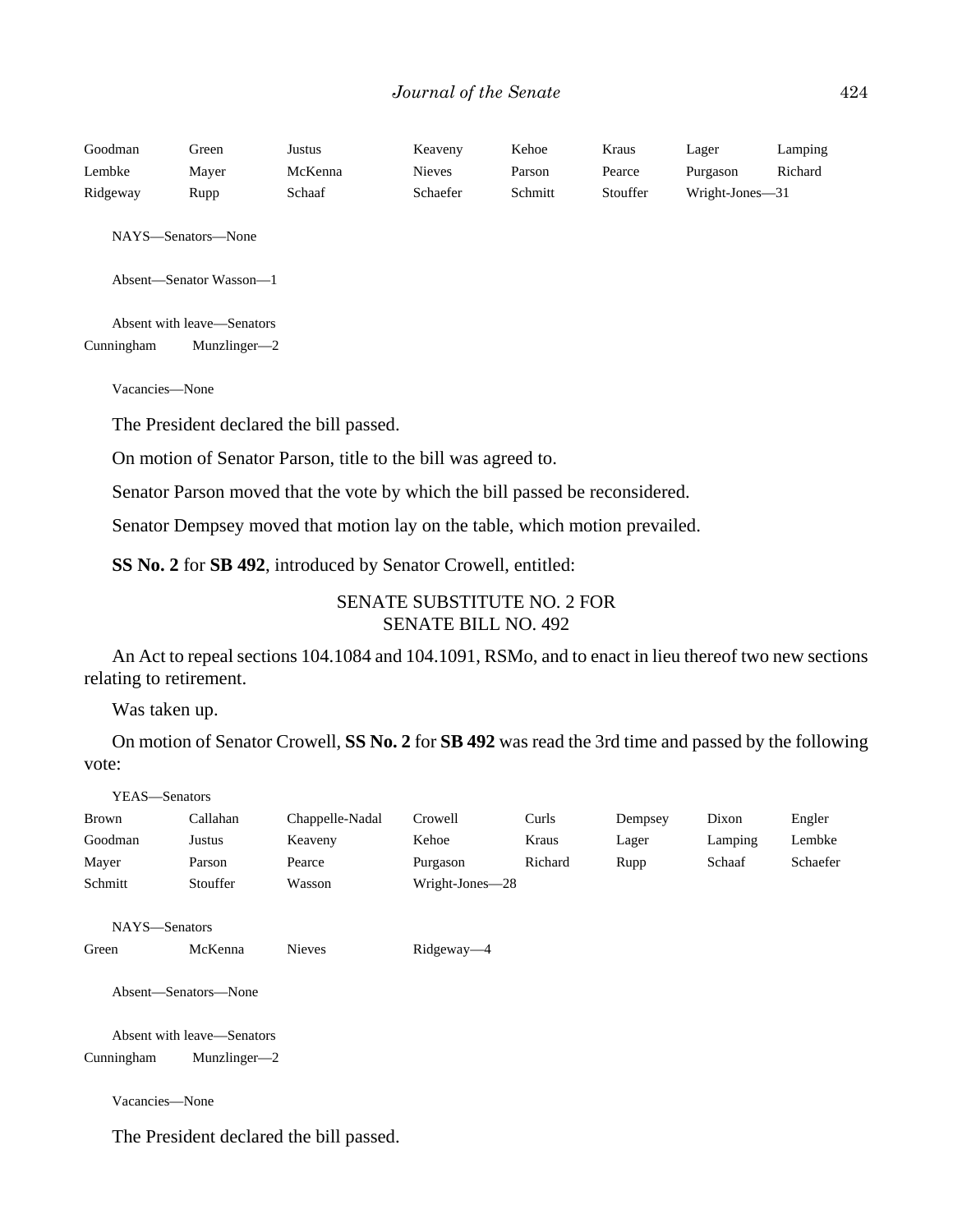On motion of Senator Crowell, title to the bill was agreed to.

Senator Crowell moved that the vote by which the bill passed be reconsidered.

Senator Dempsey moved that motion lay on the table, which motion prevailed.

**SCS** for **SB 480**, entitled:

# SENATE COMMITTEE SUBSTITUTE FOR SENATE BILL NO. 480

An Act to repeal sections 144.030 and 390.020, RSMo, and to enact in lieu thereof two new sections relating to regulation of motor carriers.

Was taken up by Senator Stouffer.

On motion of Senator Stouffer, **SCS** for **SB 480** was read the 3rd time and passed by the following vote:

| YEAS-Senators  |                            |                 |                 |         |          |        |         |
|----------------|----------------------------|-----------------|-----------------|---------|----------|--------|---------|
| <b>Brown</b>   | Callahan                   | Chappelle-Nadal | Curls           | Dempsey | Dixon    | Engler | Goodman |
| Keaveny        | Kehoe                      | Kraus           | Lager           | Lamping | Lembke   | Mayer  | McKenna |
| <b>Nieves</b>  | Parson                     | Pearce          | Purgason        | Richard | Ridgeway | Rupp   | Schaaf  |
| Schaefer       | Stouffer                   | Wasson          | Wright-Jones-28 |         |          |        |         |
| NAYS-Senators  |                            |                 |                 |         |          |        |         |
| Crowell        | Green                      | Justus $-3$     |                 |         |          |        |         |
|                | Absent-Senators-None       |                 |                 |         |          |        |         |
|                | Absent with leave—Senators |                 |                 |         |          |        |         |
| Cunningham     | Munzlinger                 | Schmitt-3       |                 |         |          |        |         |
| Vacancies-None |                            |                 |                 |         |          |        |         |

The President declared the bill passed.

On motion of Senator Stouffer, title to the bill was agreed to.

Senator Stouffer moved that the vote by which the bill passed be reconsidered.

Senator Dempsey moved that motion lay on the table, which motion prevailed.

**SS** for **SCS** for **SB 470**, introduced by Senator Dixon, entitled:

# SENATE SUBSTITUTE FOR SENATE COMMITTEE SUBSTITUTE FOR SENATE BILL NO. 470

An Act to repeal sections 387.040, 387.050, 387.080, 387.110, 387.207, 390.051, 390.061, 390.116, and 390.280, RSMo, and to enact in lieu thereof thirteen new sections relating to motor carrier transportation regulated by the state highways and transportation commission.

Was taken up.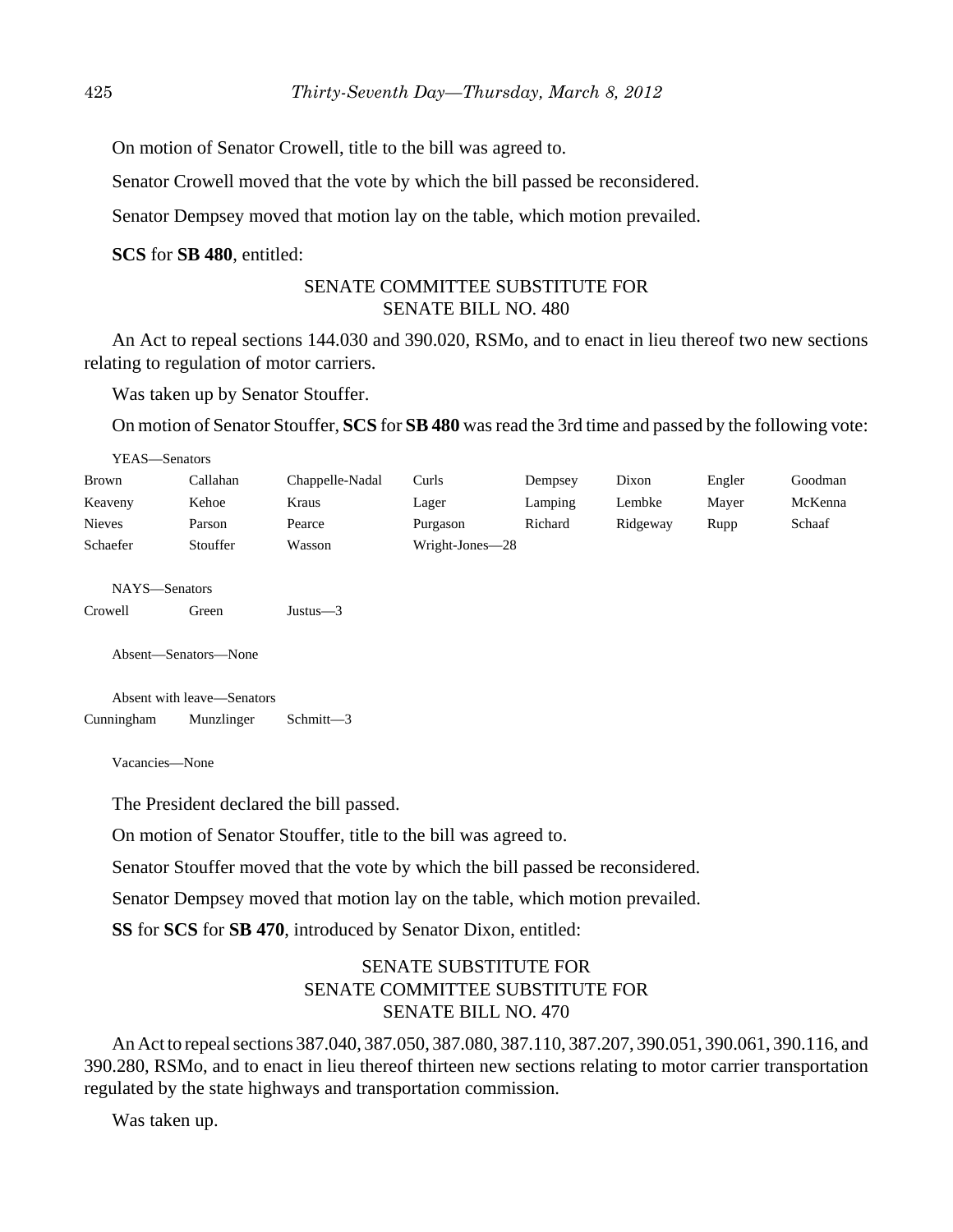On motion of Senator Dixon, **SS** for **SCS** for **SB 470** was read the 3rd time and passed by the following vote:

| YEAS—Senators      |                            |                 |           |        |                 |         |          |
|--------------------|----------------------------|-----------------|-----------|--------|-----------------|---------|----------|
| Brown              | Callahan                   | Chappelle-Nadal | Crowell   | Curls  | Dempsey         | Dixon   | Engler   |
| Goodman            | Green                      | Justus          | Keaveny   | Kehoe  | Kraus           | Lager   | Lamping  |
| Mayer              | McKenna                    | <b>Nieves</b>   | Parson    | Pearce | Purgason        | Richard | Ridgeway |
| Rupp               | Schaaf                     | Schaefer        | Stouffer  | Wasson | Wright-Jones-30 |         |          |
| NAYS—Senators—None | Absent—Senators—None       |                 |           |        |                 |         |          |
|                    | Absent with leave—Senators |                 |           |        |                 |         |          |
| Cunningham         | Lembke                     | Munzlinger      | Schmitt-4 |        |                 |         |          |
| Vacancies-None     |                            |                 |           |        |                 |         |          |

The President declared the bill passed.

On motion of Senator Dixon, title to the bill was agreed to.

Senator Dixon moved that the vote by which the bill passed be reconsidered.

Senator Green moved that motion lay on the table, which motion prevailed.

Senator Parson moved that **SCS** for **SB 726** be taken up for 3rd reading and final passage, which motion prevailed on a standing division vote.

**SCS** for **SB 726**, entitled:

# SENATE COMMITTEE SUBSTITUTE FOR SENATE BILL NO. 726

An Act to repeal sections 408.052 and 443.812, RSMo, and to enact in lieu thereof two new sections relating to residential mortgage loan brokers, with existing penalty provisions.

Was taken up by Senator Parson.

On motion of Senator Parson, **SCS** for **SB 726** was read the 3rd time and passed by the following vote:

YEAS—Senators

| <b>Brown</b> | Callahan      | Crowell | ∑urls           | Dempsey | Dixon    | Engler  | Goodman |
|--------------|---------------|---------|-----------------|---------|----------|---------|---------|
| Green        | Justus        | Keaveny | Kehoe           | Kraus   | Lager    | Lamping | Mayer   |
| McKenna      | <b>Nieves</b> | Parson  | Pearce          | Richard | Ridgeway | Rupp    | Schaaf  |
| Schaefer     | Stouffer      | Wasson  | Wright-Jones-28 |         |          |         |         |

NAYS—Senator Chappelle-Nadal—1

Absent—Senator Purgason—1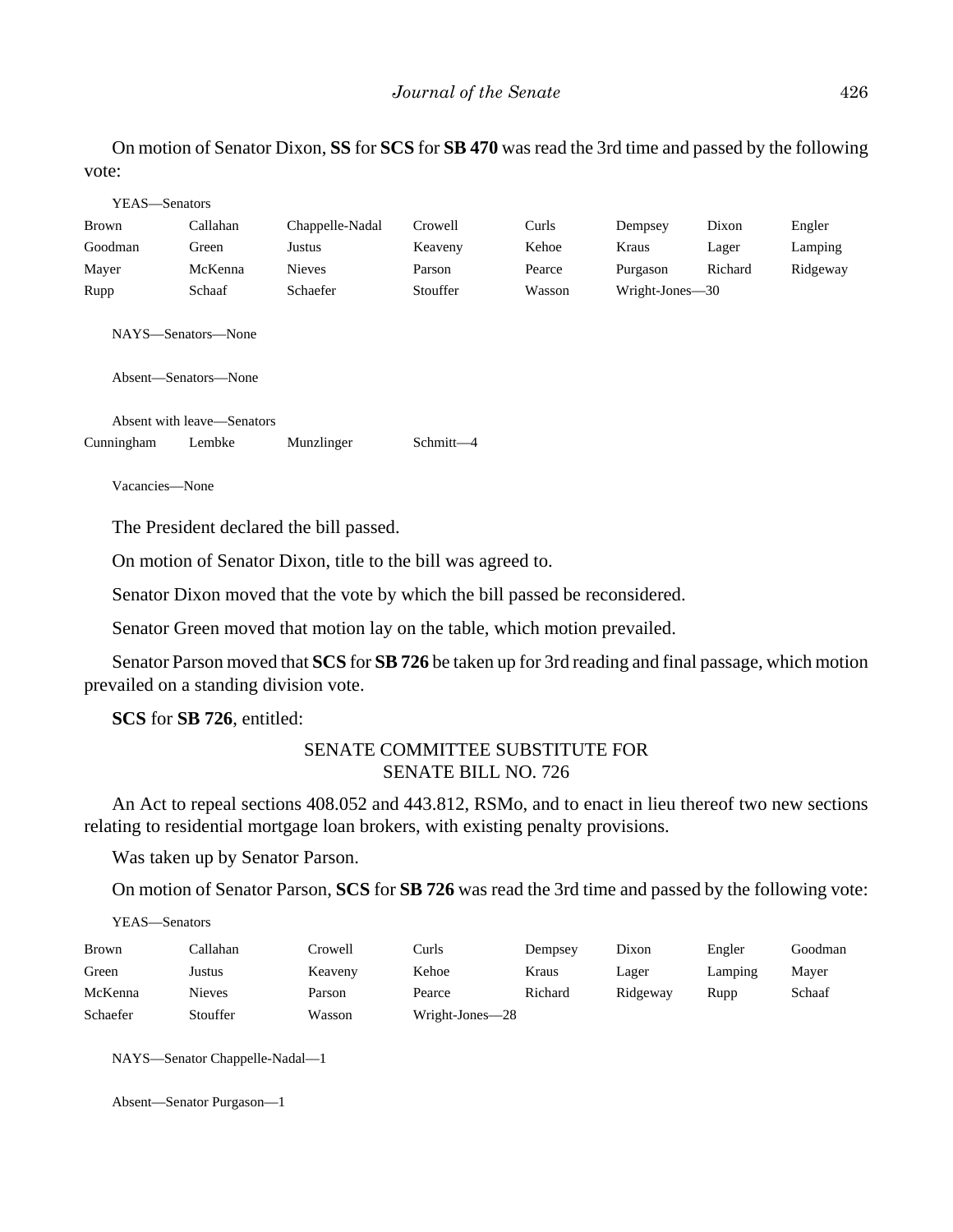Absent with leave—Senators

Cunningham Lembke Munzlinger Schmitt—4

Vacancies—None

The President declared the bill passed.

On motion of Senator Parson, title to the bill was agreed to.

Senator Parson moved that the vote by which the bill passed be reconsidered.

Senator Dempsey moved that motion lay on the table, which motion prevailed.

**SCS** for **SB 711**, entitled:

# SENATE COMMITTEE SUBSTITUTE FOR SENATE BILL NO. 711

An Act to repeal section 453.005, RSMo, and to enact in lieu thereof one new section relating to the prohibition of racial considerations in adoption proceedings.

Was taken up by Senator Lamping.

On motion of Senator Lamping, **SCS** for **SB 711** was read the 3rd time and passed by the following vote:

| YEAS—Senators |          |                 |         |                 |         |          |         |
|---------------|----------|-----------------|---------|-----------------|---------|----------|---------|
| <b>Brown</b>  | Callahan | Chappelle-Nadal | Crowell | Curls           | Dempsey | Dixon    | Engler  |
| Goodman       | Green    | Justus          | Keaveny | Kehoe           | Kraus   | Lager    | Lamping |
| Maver         | McKenna  | <b>Nieves</b>   | Parson  | Pearce          | Richard | Ridgeway | Rupp    |
| Schaaf        | Schaefer | Stouffer        | Wasson  | Wright-Jones-29 |         |          |         |

NAYS—Senators—None

Absent—Senator Purgason—1

Absent with leave—Senators

Cunningham Lembke Munzlinger Schmitt—4

Vacancies—None

The President declared the bill passed.

On motion of Senator Lamping, title to the bill was agreed to.

Senator Lamping moved that the vote by which the bill passed be reconsidered.

Senator Dempsey moved that motion lay on the table, which motion prevailed.

**SJR 37**, introduced by Senator Crowell, entitled:

Joint Resolution submitting to the qualified voters of Missouri, an amendment repealing sections 2 and 7 of article III of the Constitution of Missouri, and adopting two new sections in lieu thereof relating to apportionment commissions.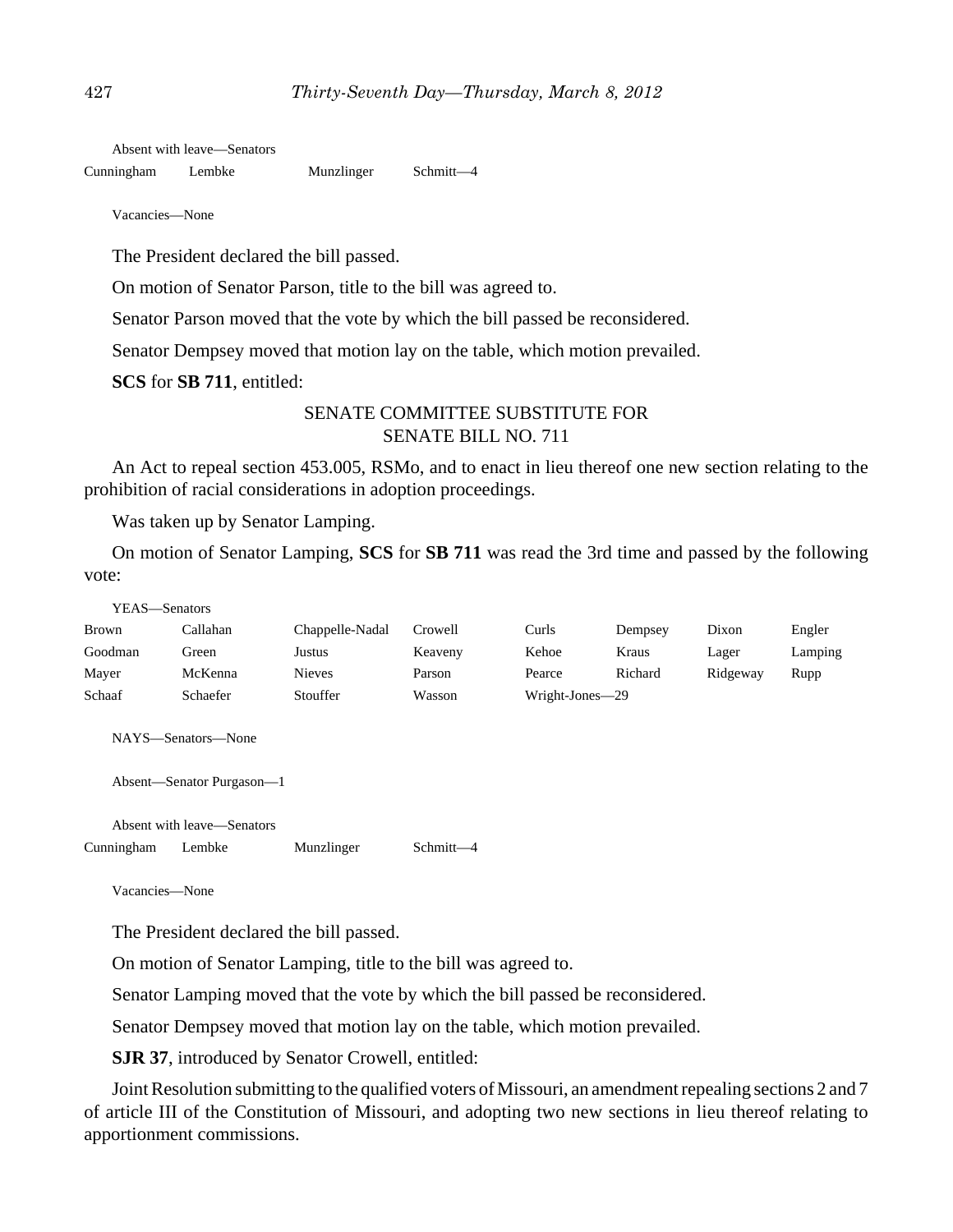#### Was taken up.

On motion of Senator Crowell, **SJR 37** was read the 3rd time and passed by the following vote:

YEAS—Senators

| <b>Brown</b> | Callahan | Chappelle-Nadal | Crowell | Dempsey  | Dixon     | Engler  | Goodman  |
|--------------|----------|-----------------|---------|----------|-----------|---------|----------|
| Green        | Justus   | Keaveny         | Kehoe   | Kraus    | Lager     | Lamping | Lembke   |
| Mayer        | McKenna  | Munzlinger      | Nieves  | Parson   | Pearce    | Richard | Ridgeway |
| Rupp         | Schaaf   | Schaefer        | Schmitt | Stouffer | Wasson—30 |         |          |

NAYS—Senators

Curls Wright-Jones—2

Absent—Senator Purgason—1

Absent with leave—Senator Cunningham—1

Vacancies—None

The President declared the joint resolution passed.

On motion of Senator Crowell, title to the joint resolution was agreed to.

Senator Crowell moved that the vote by which the joint resolution passed be reconsidered.

Senator Dempsey moved that motion lay on the table, which motion prevailed.

**SCS** for **SB 635**, entitled:

# SENATE COMMITTEE SUBSTITUTE FOR SENATE BILL NO. 635

An Act to repeal section 30.270, RSMo, and to enact in lieu thereof one new section relating to securities that are pledged for the safekeeping and payment of public funds deposited in banks and financial institutions.

Was taken up by Senator Pearce.

On motion of Senator Pearce, **SCS** for **SB 635** was read the 3rd time and passed by the following vote:

YEAS—Senators

| <b>Brown</b> | Callahan | Chappelle-Nadal | Curls         | Dempsey | Dixon           | Engler  | Goodman |
|--------------|----------|-----------------|---------------|---------|-----------------|---------|---------|
| Green        | Justus   | Keaveny         | Kehoe         | Kraus   | Lager           | Lamping | Lembke  |
| Mayer        | McKenna  | Munzlinger      | <b>Nieves</b> | Parson  | Pearce          | Richard | Rupp    |
| Schaaf       | Schaefer | Schmitt         | Stouffer      | Wasson  | Wright-Jones-30 |         |         |

NAYS—Senator Crowell—1

Absent—Senators

Purgason Ridgeway—2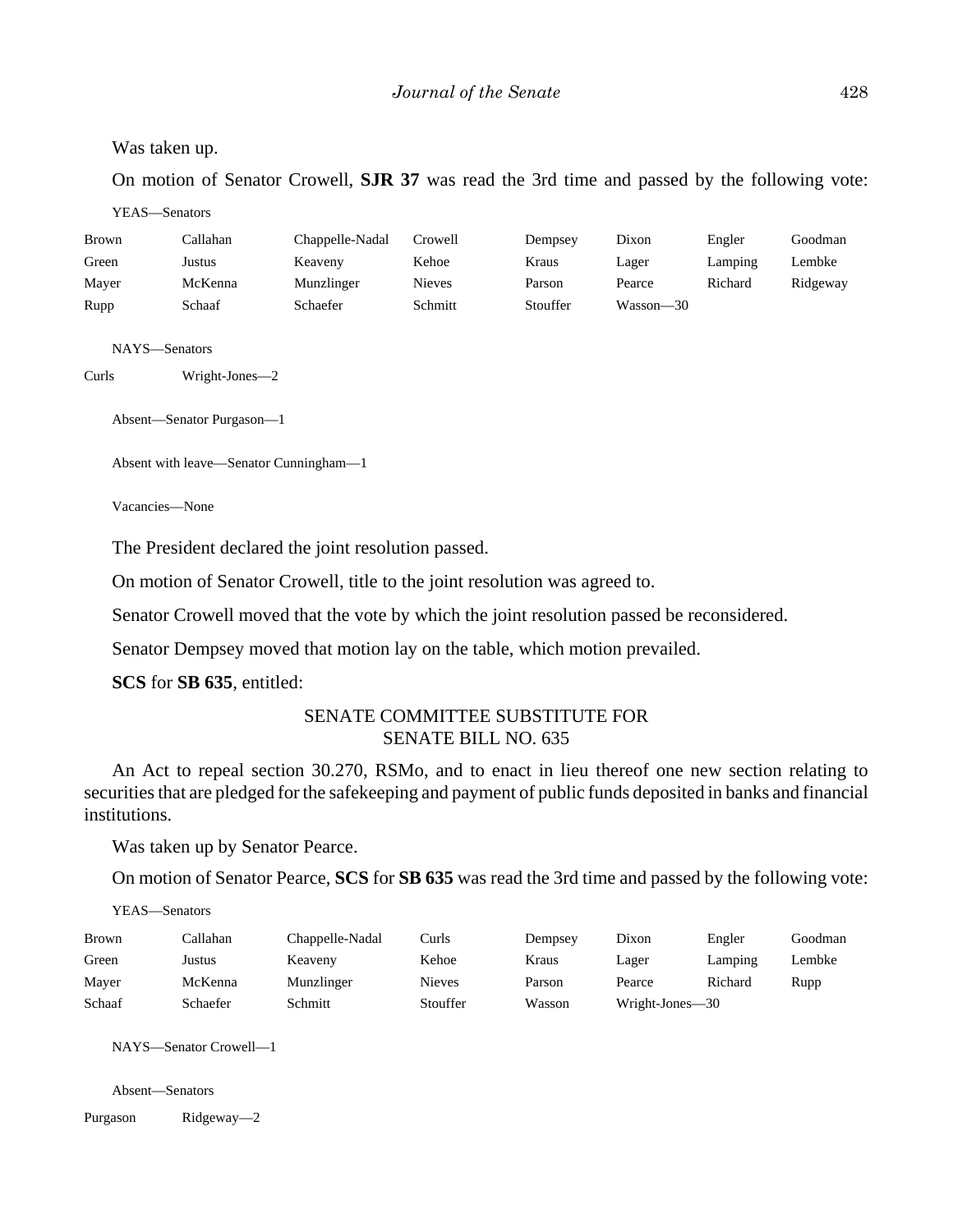Absent with leave—Senator Cunningham—1

Vacancies—None

The President declared the bill passed.

On motion of Senator Pearce, title to the bill was agreed to.

Senator Pearce moved that the vote by which the bill passed be reconsidered.

Senator Dempsey moved that motion lay on the table, which motion prevailed.

**SCS** for **SB 722**, entitled:

## SENATE COMMITTEE SUBSTITUTE FOR SENATE BILL NO. 722

An Act to amend chapter 34, RSMo, by adding thereto one new section relating to restricting public contracts with entities that invest in the energy sector in Iran.

Was taken up by Senator Lamping.

On motion of Senator Lamping, **SCS** for **SB 722** was read the 3rd time and passed by the following vote:

| YEAS—Senators |          |                 |            |               |          |        |                 |
|---------------|----------|-----------------|------------|---------------|----------|--------|-----------------|
| Brown         | Callahan | Chappelle-Nadal | Crowell    | Curls         | Dempsey  | Dixon  | Engler          |
| Goodman       | Green    | Justus          | Keaveny    | Kehoe         | Kraus    | Lager  | Lamping         |
| Lembke        | Mayer    | McKenna         | Munzlinger | <b>Nieves</b> | Parson   | Pearce | Richard         |
| Ridgeway      | Rupp     | Schaaf          | Schaefer   | Schmitt       | Stouffer | Wasson | Wright-Jones-32 |

NAYS—Senators—None

```
Absent—Senator Purgason—1
```
Absent with leave—Senator Cunningham—1

Vacancies—None

The President declared the bill passed.

On motion of Senator Lamping, title to the bill was agreed to.

Senator Lamping moved that the vote by which the bill passed be reconsidered.

Senator Dempsey moved that motion lay on the table, which motion prevailed.

**SS** for **SB 607**, introduced by Senator Stouffer, entitled:

# SENATE SUBSTITUTE FOR SENATE BILL NO. 607

An Act to amend chapter 226, RSMo, by adding thereto one new section relating to the regulation of outdoor advertising.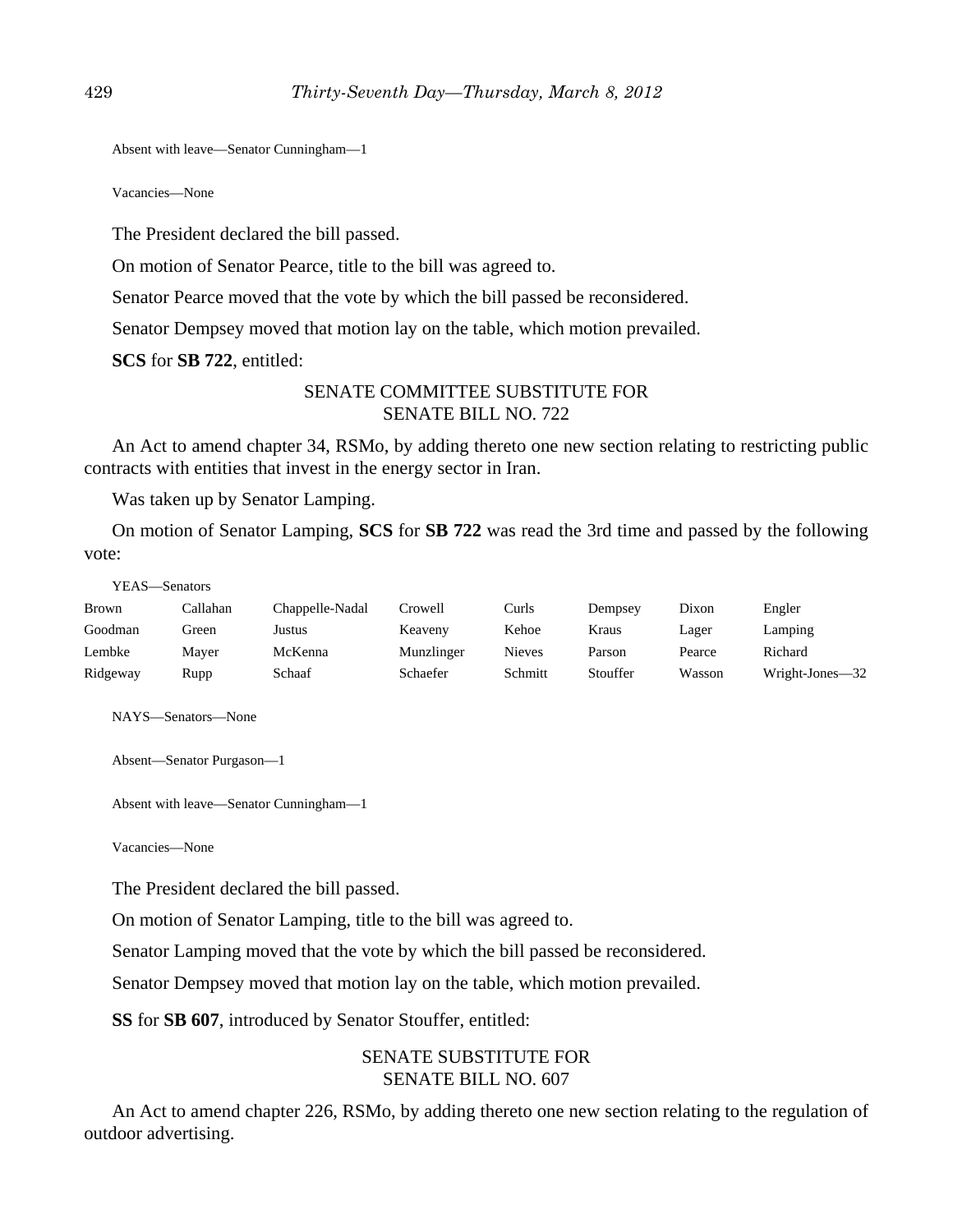## *Journal of the Senate* 430

#### Was taken up.

On motion of Senator Stouffer, **SS** for **SB 607** was read the 3rd time and passed by the following vote:

| YEAS—Senators   |                           |         |                 |           |       |         |            |
|-----------------|---------------------------|---------|-----------------|-----------|-------|---------|------------|
| Brown           | Callahan                  | Crowell | Cunningham      | Dempsey   | Dixon | Engler  | Goodman    |
| Kehoe           | Kraus                     | Lager   | Lamping         | Lembke    | Mayer | McKenna | Munzlinger |
| <b>Nieves</b>   | Parson                    | Pearce  | Richard         | Ridgeway  | Rupp  | Schaaf  | Schaefer   |
| Schmitt         | Stouffer                  | Wasson  | Wright-Jones-28 |           |       |         |            |
| NAYS-Senators   |                           |         |                 |           |       |         |            |
| Chappelle-Nadal | Curls                     | Green   | Justus          | Keaveny-5 |       |         |            |
|                 | Absent—Senator Purgason—1 |         |                 |           |       |         |            |

Absent with leave—Senators—None

Vacancies—None

The President declared the bill passed.

On motion of Senator Stouffer, title to the bill was agreed to.

Senator Stouffer moved that the vote by which the bill passed be reconsidered.

Senator Dempsey moved that motion lay on the table, which motion prevailed.

**SCS** for **SB 569**, entitled:

# SENATE COMMITTEE SUBSTITUTE FOR SENATE BILL NO. 569

An Act to repeal section 115.123, RSMo, and to enact in lieu thereof one new section relating to dates for conducting elections.

Was taken up by Senator Kraus.

On motion of Senator Kraus, **SCS** for **SB 569** was read the 3rd time and passed by the following vote:

| YEAS—Senators |                           |                 |                |            |         |         |          |
|---------------|---------------------------|-----------------|----------------|------------|---------|---------|----------|
| Brown         | Callahan                  | Chappelle-Nadal | Crowell        | Cunningham | Dempsey | Dixon   | Engler   |
| Goodman       | Green                     | Keaveny         | Kehoe          | Kraus      | Lager   | Lamping | Lembke   |
| Mayer         | McKenna                   | Munzlinger      | <b>Nieves</b>  | Parson     | Pearce  | Richard | Ridgeway |
| Rupp          | Schaaf                    | Schmitt         | Stouffer       | Wasson-29  |         |         |          |
|               |                           |                 |                |            |         |         |          |
| NAYS-Senators |                           |                 |                |            |         |         |          |
| Curls         | Justus                    | Schaefer        | Wright-Jones—4 |            |         |         |          |
|               |                           |                 |                |            |         |         |          |
|               | Absent-Senator Purgason-1 |                 |                |            |         |         |          |

Absent with leave—Senators—None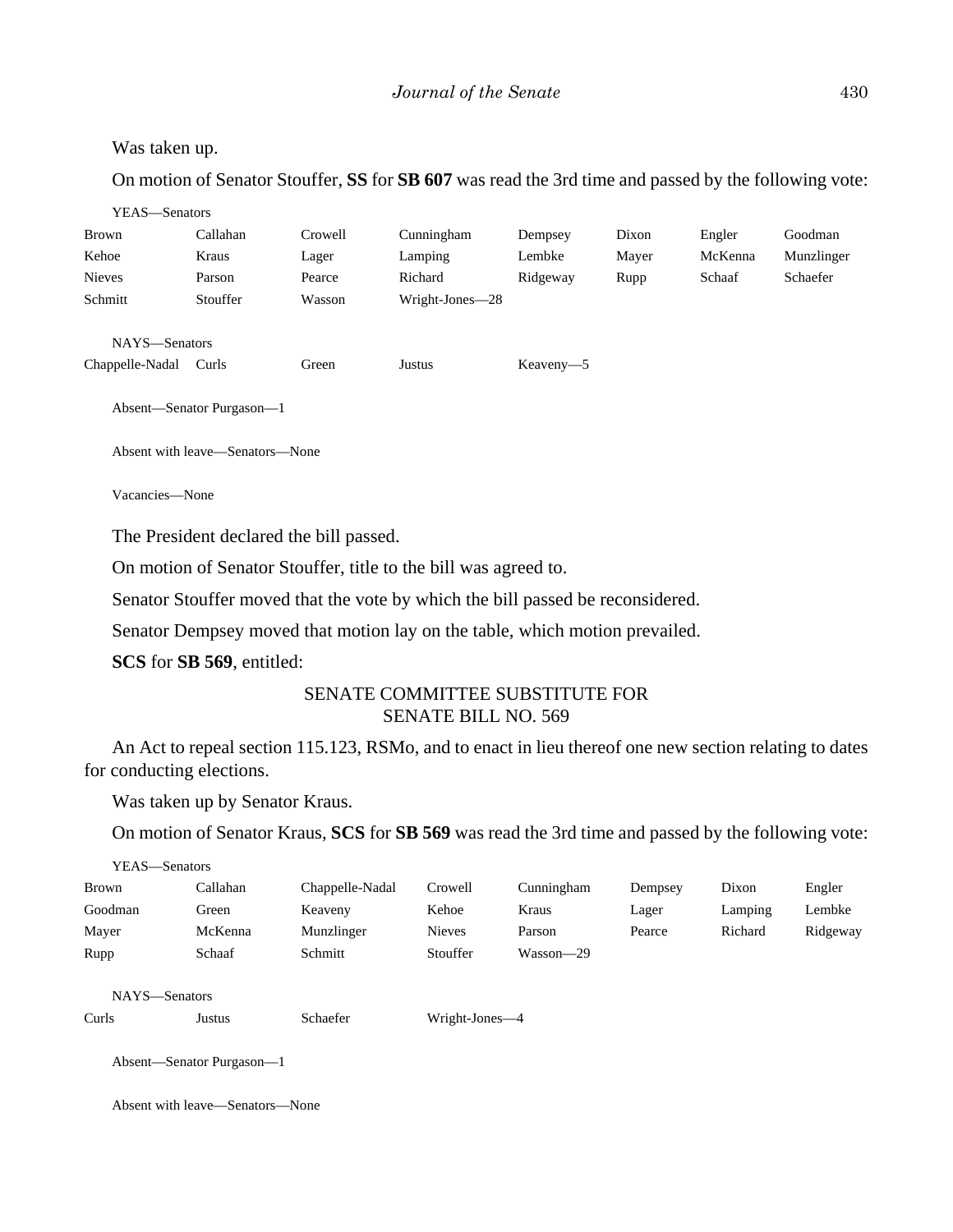Vacancies—None

The President declared the bill passed.

On motion of Senator Kraus, title to the bill was agreed to.

Senator Kraus moved that the vote by which the bill passed be reconsidered.

Senator Dempsey moved that motion lay on the table, which motion prevailed.

President Pro Tem Mayer assumed the Chair.

# **REPORTS OF STANDING COMMITTEES**

Senator Ridgeway, Chairman of the Committee on Health, Mental Health, Seniors and Families, submitted the following report:

Mr. President: Your Committee on Health, Mental Health, Seniors and Families, to which was referred **SB 449**, begs leave to report that it has considered the same and recommends that the bill do pass.

Senator Engler, Chairman of the Committee on Financial and Governmental Organizations and Elections, submitted the following reports:

Mr. President: Your Committee on Financial and Governmental Organizations and Elections, to which was referred **SB 667**, begs leave to report that it has considered the same and recommends that the bill do pass.

Also,

Mr. President: Your Committee on Financial and Governmental Organizations and Elections, to which was referred **SB 788**, begs leave to report that it has considered the same and recommends that the Senate Committee Substitute, hereto attached, do pass.

Senator Stouffer, Chairman of the Committee on Transportation, submitted the following reports:

Mr. President: Your Committee on Transportation, to which were referred **SB 767**, **SB 653**, **SB 754**, **SB 705**, **SB 441**, **SB 528**, **SB 831**, **SB 833** and **SB 847**, begs leave to report that it has considered the same and recommends that the Senate Committee Substitute, hereto attached, do pass.

Also,

Mr. President: Your Committee on Transportation, to which was referred **SB 557**, begs leave to report that it has considered the same and recommends that the bill do pass.

Also,

Mr. President: Your Committee on Transportation, to which was referred **SB 633**, begs leave to report that it has considered the same and recommends that the Senate Committee Substitute, hereto attached, do pass.

Senator Goodman, Chairman of the Committee on the Judiciary and Civil and Criminal Jurisprudence, submitted the following reports:

Mr. President: Your Committee on the Judiciary and Civil and Criminal Jurisprudence, to which was referred **SB 755**, begs leave to report that it has considered the same and recommends that the Senate Committee Substitute, hereto attached, do pass.

Also,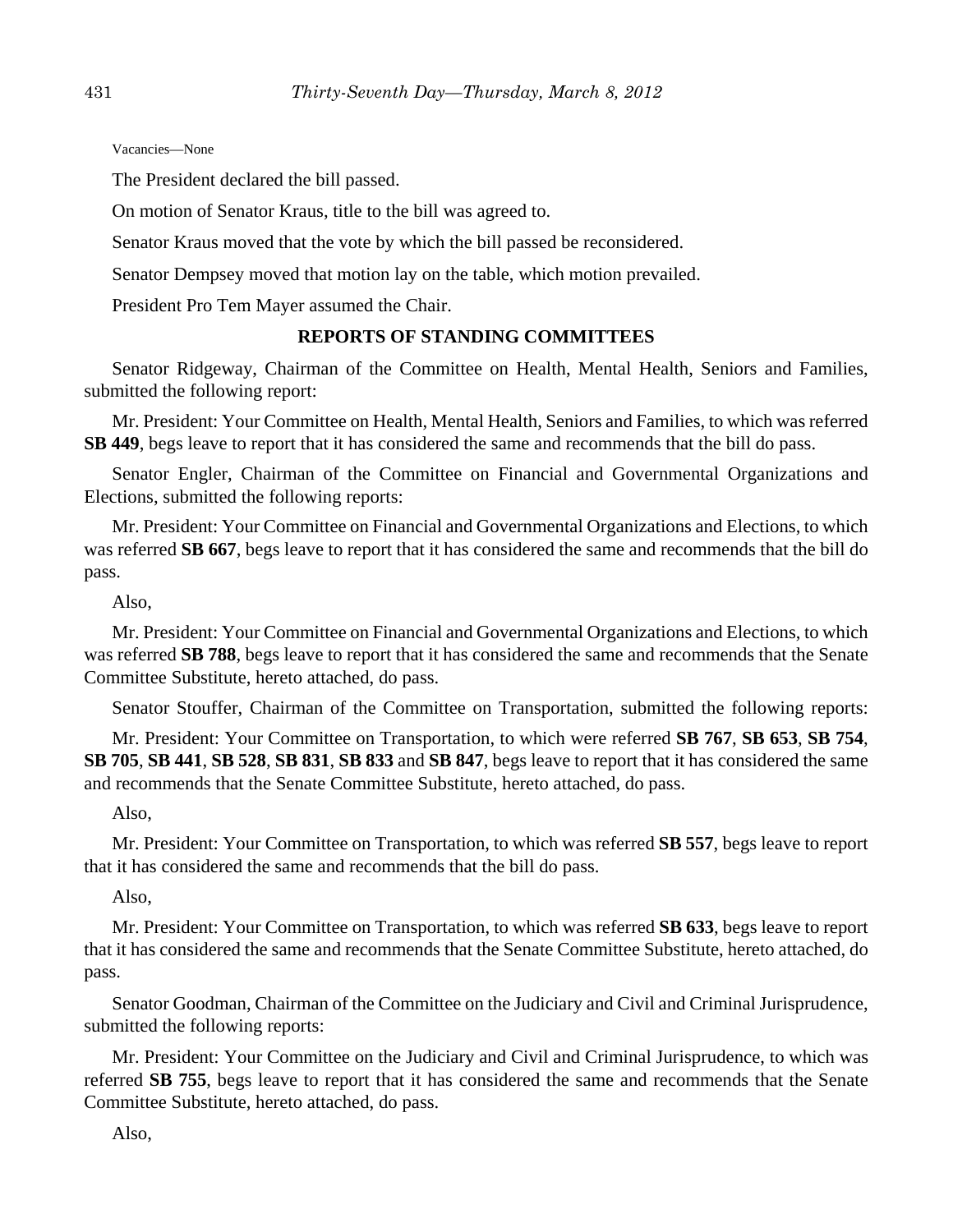Mr. President: Your Committee on the Judiciary and Civil and Criminal Jurisprudence, to which was referred **SB 626**, begs leave to report that it has considered the same and recommends that the Senate Committee Substitute, hereto attached, do pass.

Senator Lager, Chairman of the Committee on Commerce, Consumer Protection, Energy and the Environment, submitted the following report:

Mr. President: Your Committee on Commerce, Consumer Protection, Energy and the Environment, to which was referred **SB 769**, begs leave to report that it has considered the same and recommends that the bill do pass.

Senator Cunningham, Chairman of the Committee on General Laws, submitted the following reports:

Mr. President: Your Committee on General Laws, to which was referred **SJR 47**, begs leave to report that it has considered the same and recommends that the Senate Committee Substitute, hereto attached, do pass.

Also,

Mr. President: Your Committee on General Laws, to which was referred **SB 676**, begs leave to report that it has considered the same and recommends that the bill do pass, with Senate Committee Amendment No. 1.

#### SENATE COMMITTEE AMENDMENT NO. 1

Amend Senate Bill No. 676, Page 3, Section 506.600, Line 79, by striking the word "required" and inserting in lieu thereof the following: "**require**".

Senator Pearce, Chairman of the Committee on Education, submitted the following reports:

Mr. President: Your Committee on Education, to which was referred **SB 677**, begs leave to report that it has considered the same and recommends that the Senate Committee Substitute, hereto attached, do pass.

Also,

Mr. President: Your Committee on Education, to which was referred **SB 549**, begs leave to report that it has considered the same and recommends that the bill do pass.

Senator Schmitt, Chairman of the Committee on Jobs, Economic Development and Local Government, submitted the following reports:

Mr. President: Your Committee on Jobs, Economic Development and Local Government, to which was referred **SB 781**, begs leave to report that it has considered the same and recommends that the bill do pass.

#### Also,

Mr. President: Your Committee on Jobs, Economic Development and Local Government, to which was referred **SB 652**, begs leave to report that it has considered the same and recommends that the bill do pass.

On behalf of Senator Munzlinger, Chairman of the Committee on Agriculture, Food Production and Outdoor Resources, Senator Dempsey submitted the following reports:

Mr. President: Your Committee on Agriculture, Food Production and Outdoor Resources, to which was referred **SB 760**, begs leave to report that it has considered the same and recommends that the bill do pass.

Also,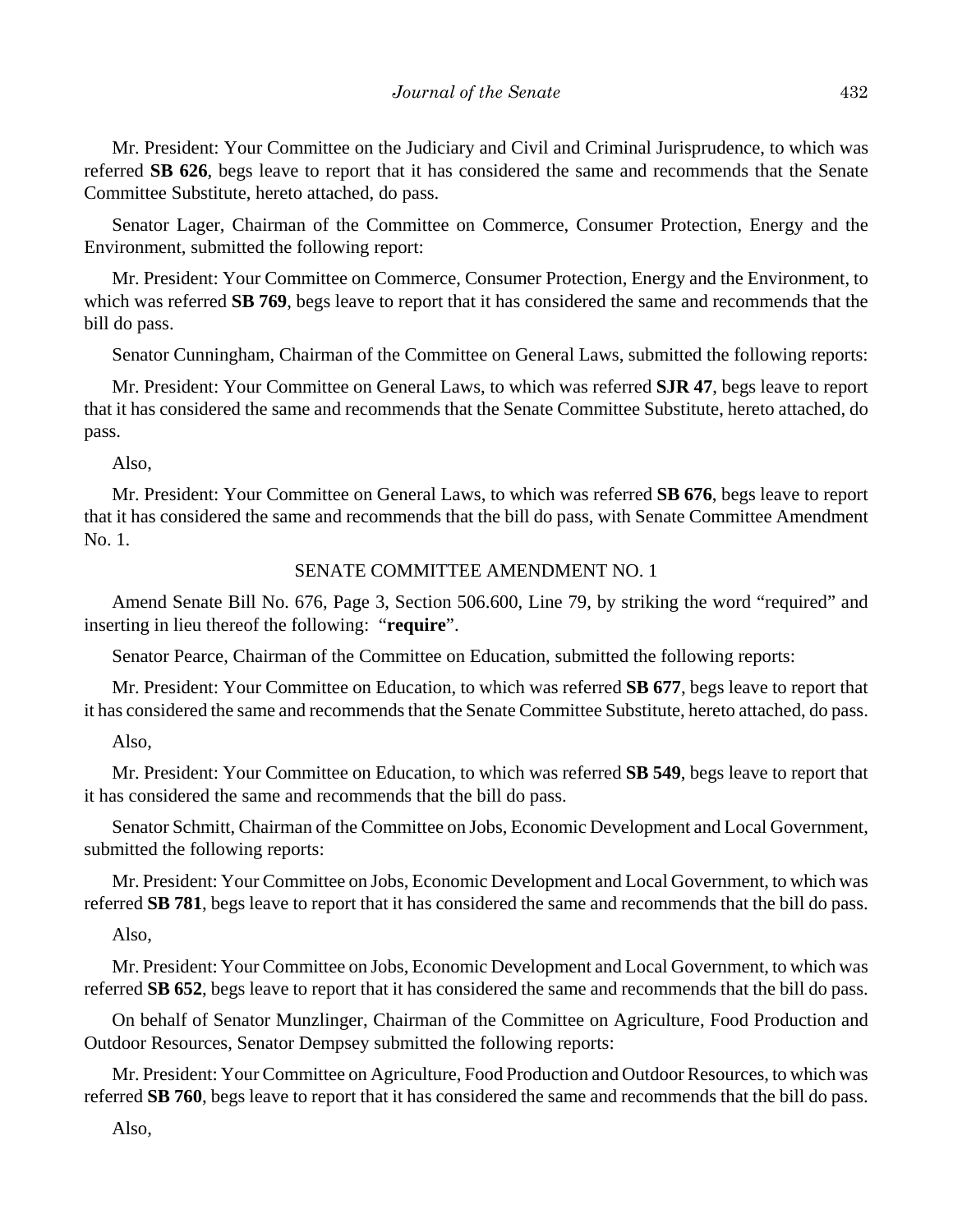Mr. President: Your Committee on Agriculture, Food Production and Outdoor Resources, to which was referred **SB 666**, begs leave to report that it has considered the same and recommends that the Senate Committee Substitute, hereto attached, do pass.

Also,

Mr. President: Your Committee on Agriculture, Food Production and Outdoor Resources, to which was referred **SB 490**, begs leave to report that it has considered the same and recommends that the Senate Committee Substitute, hereto attached, do pass.

Also,

Mr. President: Your Committee on Agriculture, Food Production and Outdoor Resources, to which was referred **SB 695**, begs leave to report that it has considered the same and recommends that the bill do pass.

# **SECOND READING OF SENATE BILLS**

The following Bills were read the 2nd time and referred to the Committees indicated:

**SB 857**—Veterans' Affairs, Emerging Issues, Pensions and Urban Affairs.

**SB 858**—Health, Mental Health, Seniors and Families.

**SB 859**—Financial and Governmental Organizations and Elections.

- **SB 860**—Jobs, Economic Development and Local Government.
- **SB 861**—General Laws.
- **SB 862**—Commerce, Consumer Protection, Energy and the Environment.
- **SB 863**—Judiciary and Civil and Criminal Jurisprudence.
- **SB 864**—Health, Mental Health, Seniors and Families.
- **SB 865**—Agriculture, Food Production and Outdoor Resources.
- **SB 866**—Small Business, Insurance and Industry.
- **SB 867**—Rules, Joint Rules, Resolutions and Ethics.
- **SB 868**—Commerce, Consumer Protection, Energy and the Environment.
- **SB 869**—Veterans' Affairs, Emerging Issues, Pensions and Urban Affairs.
- **SB 870**—Health, Mental Health, Seniors and Families.
- **SB 871**—Judiciary and Civil and Criminal Jurisprudence.
- **SB 872**—Judiciary and Civil and Criminal Jurisprudence.
- **SB 873**—Financial and Governmental Organizations and Elections.
- **SB 874**—Commerce, Consumer Protection, Energy and the Environment.
- **SB 875**—Judiciary and Civil and Criminal Jurisprudence.
- **SB 876**—General Laws.
- **SB 877**—Governmental Accountability.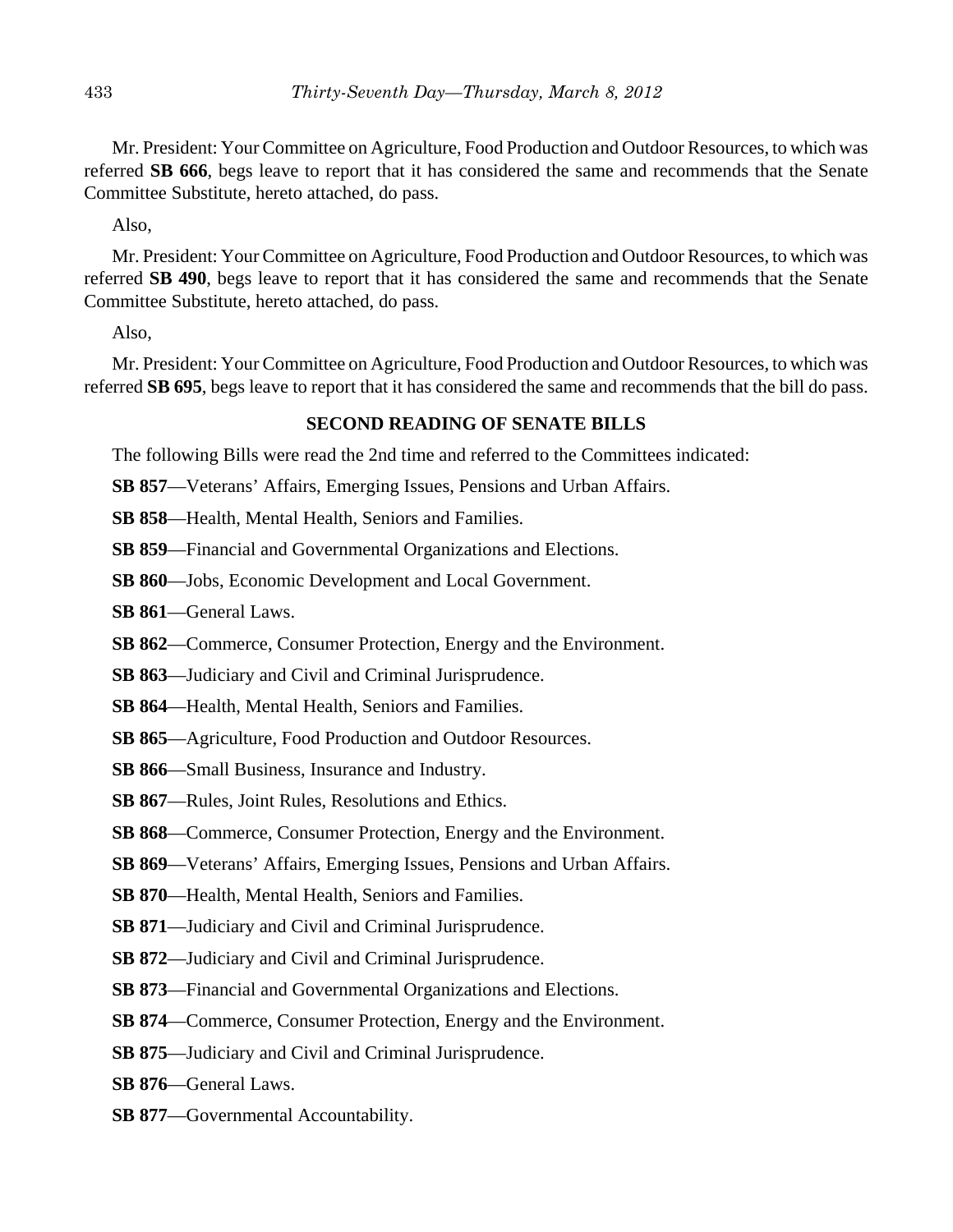- **SB 878**—Small Business, Insurance and Industry.
- **SB 879**—Transportation.
- **SB 880**—Health, Mental Health, Seniors and Families.
- **SB 881**—Ways and Means and Fiscal Oversight.
- **SB 882**—Ways and Means and Fiscal Oversight.
- **SB 883**—Financial and Governmental Organizations and Elections.
- **SB 884**—Judiciary and Civil and Criminal Jurisprudence.
- **SB 885**—Judiciary and Civil and Criminal Jurisprudence.
- **SB 886**—Small Business, Insurance and Industry.
- **SB 887**—Jobs, Economic Development and Local Government.
- **SB 888**—Judiciary and Civil and Criminal Jurisprudence.
- **SB 889**—Commerce, Consumer Protection, Energy and the Environment.
- **SB 890**—Financial and Governmental Organizations and Elections.
- **SB 891**—Commerce, Consumer Protection, Energy and the Environment.
- **SB 892**—Financial and Governmental Organizations and Elections.
- **SB 893**—Transportation.
- **SB 894**—Judiciary and Civil and Criminal Jurisprudence.
- **SB 895**—General Laws.
- **SB 896**—Ways and Means and Fiscal Oversight.
- **SB 897**—Judiciary and Civil and Criminal Jurisprudence.
- **SB 898**—Commerce, Consumer Protection, Energy and the Environment.
- **SB 899**—Appropriations.
- **SB 900**—General Laws.
- **SB 901**—Jobs, Economic Development and Local Government.
- **SB 902**—Veterans' Affairs, Emerging Issues, Pensions and Urban Affairs.
- **SB 903**—Judiciary and Civil and Criminal Jurisprudence.
- **SB 904**—Health, Mental Health, Seniors and Families.
- **SB 905**—Small Business, Insurance and Industry.
- **SB 906**—Financial and Governmental Organizations and Elections.
- **SB 907**—General Laws.
- **SB 908**—Judiciary and Civil and Criminal Jurisprudence.
- **SB 909**—General Laws.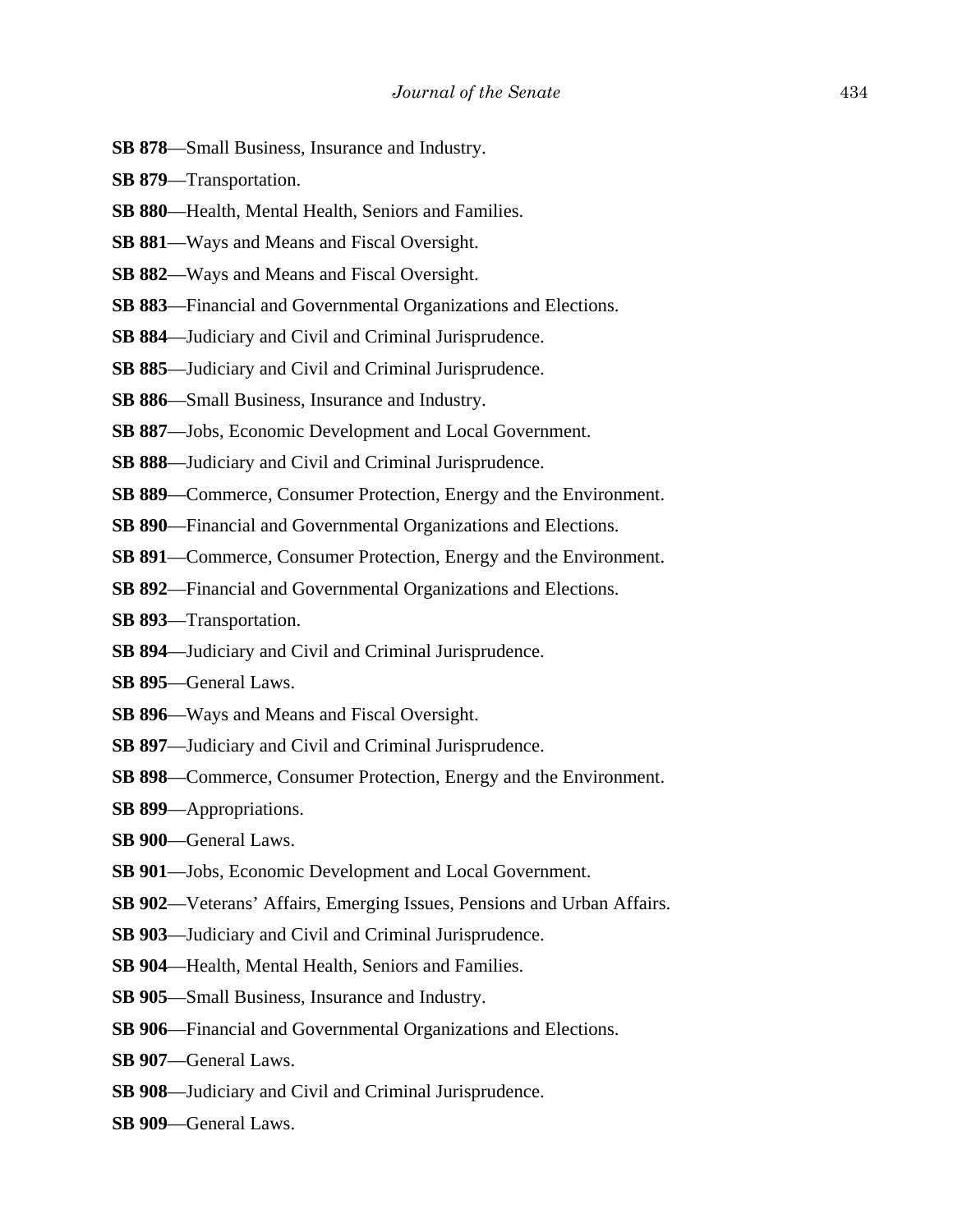**SB 910**—General Laws.

**SB 911**—General Laws.

**SB 912**—Jobs, Economic Development and Local Government.

# **HOUSE BILLS ON SECOND READING**

The following Bills and Joint Resolutions were read the 2nd time and referred to the Committees indicated:

**HB 1104**—Financial and Governmental Organizations and Elections.

**HB 1075**—Health, Mental Health, Seniors and Families.

**HB 1093**—Transportation.

**HB 1141**—Transportation.

**HB 1156**—Transportation.

**HB 1179**—Agriculture, Food Production and Outdoor Resources.

**HB 1185**—Judiciary and Civil and Criminal Jurisprudence.

**HB 1250**—Financial and Governmental Organizations and Elections.

**HB 1251**—Commerce, Consumer Protection, Energy and the Environment.

**HB 1269**—Transportation.

**HB 1103**—Financial and Governmental Organizations and Elections.

**HB 1192**—Education.

**HB 1041**—General Laws.

**HCS** for **HB 1059**—Financial and Governmental Organizations and Elections.

**HB 1107**—Transportation.

**HB 1112**—Small Business, Insurance and Industry.

**HB 1128**—Veterans' Affairs, Emerging Issues, Pensions and Urban Affairs.

**HB 1188**—Education.

**HB 1347**—Veterans' Affairs, Emerging Issues, Pensions and Urban Affairs.

**HCS** for **HB 1457**—Financial and Governmental Organizations and Elections.

**HB 1517**—Veterans' Affairs, Emerging Issues, Pensions and Urban Affairs.

**HCS** for **HJR 41**—Financial and Governmental Organizations and Elections.

**HCS** for **HBs 1186** and **1147**—Transportation.

**HCS** for **HB 1308**—Financial and Governmental Organizations and Elections.

**HCS** for **HB 1442**—Financial and Governmental Organizations and Elections.

**HB 1131**—Jobs, Economic Development and Local Government.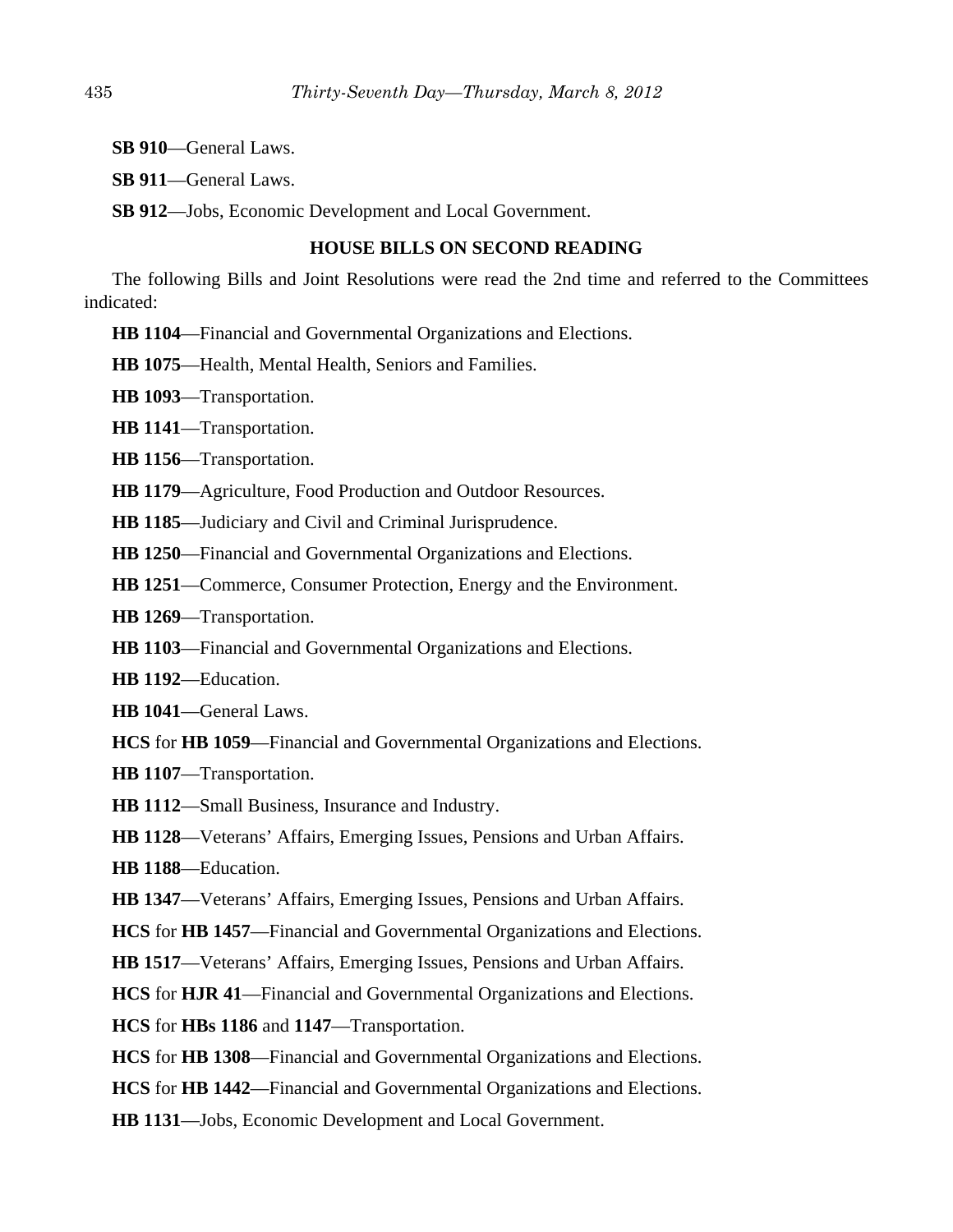**HB 1441**—Judiciary and Civil and Criminal Jurisprudence.

**HJR 45**—Veterans' Affairs, Emerging Issues, Pensions and Urban Affairs.

**HB 1318**—Health, Mental Health, Seniors and Families.

**HCS** for **HB 1731**—Veterans' Affairs, Emerging Issues, Pensions and Urban Affairs.

**HCS** for **HB 1030**—Ways and Means and Fiscal Oversight.

**HCS** for **HB 1139**—Veterans' Affairs, Emerging Issues, Pensions and Urban Affairs.

**HCS** for **HB 1106**—Financial and Governmental Organizations and Elections.

**HCS** for **HB 1174**—Education.

**HB 1349**—Judiciary and Civil and Criminal Jurisprudence.

**HB 1114**—Jobs, Economic Development and Local Government.

**HB 1037**—Jobs, Economic Development and Local Government.

**HCS** for **HB 1072**—Commerce, Consumer Protection, Energy and the Environment.

#### **MESSAGES FROM THE HOUSE**

The following messages were received from the House of Representatives through its Chief Clerk:

Mr. President: I am instructed by the House of Representatives to inform the Senate that the House has taken up and passed **HCS** for **HB 1525**, entitled:

An Act to repeal sections 221.105, 559.016, 559.036, 559.100, and 559.115, RSMo, and to enact in lieu thereof eight new sections relating to criminal offenders under the supervision of the department of corrections, with penalty provisions.

In which the concurrence of the Senate is respectfully requested.

Read 1st time.

Also,

Mr. President: I am instructed by the House of Representatives to inform the Senate that the House has taken up and passed **HCS No. 2** for **HB 1317**, entitled:

An Act to repeal section 568.060, RSMo, and to enact in lieu thereof one new section relating to child injuries caused by abusive head trauma, with penalty provisions.

In which the concurrence of the Senate is respectfully requested.

Read 1st time.

Also,

Mr. President: I am instructed by the House of Representatives to inform the Senate that the House has taken up and passed **HCS** for **HB 1193**, entitled:

An Act to repeal sections 195.060, 195.080, and 334.747, RSMo, and to enact in lieu thereof thirteen new sections relating to a prescription drug monitoring system, with penalty provisions.

In which the concurrence of the Senate is respectfully requested.

Read 1st time.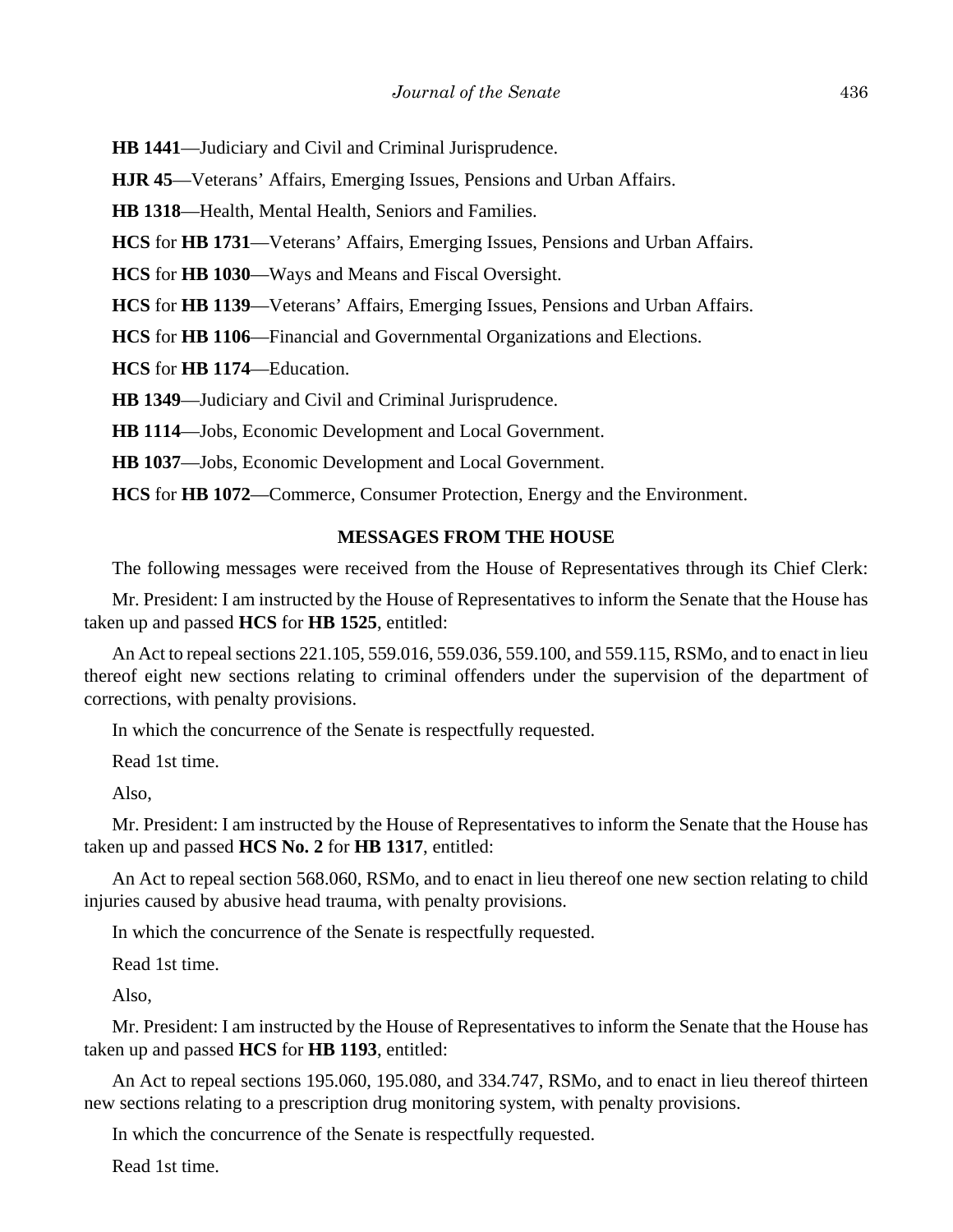Also,

Mr. President: I am instructed by the House of Representatives to inform the Senate that the House has taken up and passed **HCS** for **HB 1220**, entitled:

An Act to amend chapter 217, RSMo, by adding thereto one new section relating to a pilot project for increasing children's access to incarcerated mothers.

In which the concurrence of the Senate is respectfully requested.

Read 1st time.

Also,

Mr. President: I am instructed by the House of Representatives to inform the Senate that the House has taken up and passed **HB 1029**, entitled:

An Act to repeal sections 23.140, 23.150, 23.160, 23.170, 23.180, 23.190, 23.200, and 23.265, RSMo, and to enact in lieu thereof seven new sections relating to the oversight subcommittee of the committee on legislative research.

In which the concurrence of the Senate is respectfully requested.

Read 1st time.

Also,

Mr. President: I am instructed by the House of Representatives to inform the Senate that the House has taken up and passed **HCS** for **HB 1123**, entitled:

An Act to repeal sections 197.080 and 197.100, RSMo, and to enact in lieu thereof two new sections relating to hospital licensure.

In which the concurrence of the Senate is respectfully requested.

Read 1st time.

Also,

Mr. President: I am instructed by the House of Representatives to inform the Senate that the House has taken up and passed **HB 1513**, entitled:

An Act to amend chapter 1, RSMo, by adding thereto one new section relating to animal rights.

In which the concurrence of the Senate is respectfully requested.

Read 1st time.

Also,

Mr. President: I am instructed by the House of Representatives to inform the Senate that the House has taken up and passed **HCS** for **HBs 1659** and **1116**, entitled:

An Act to repeal sections 141.210, 141.220, 141.250, 141.290, 141.300, 141.320, 141.410, 141.430, 141.440, 141.480, 141.500, 141.540, 141.550, 141.560, 141.570, 141.580, 141.720, 141.770, and 141.790 RSMo, 141.530 as enacted by senate committee substitute for house substitute for house committee substitute for house bills nos. 977 & 1608, eighty-ninth general assembly, second regular session, and section 141.530 as enacted by conference committee substitute no. 2 for house committee substitute for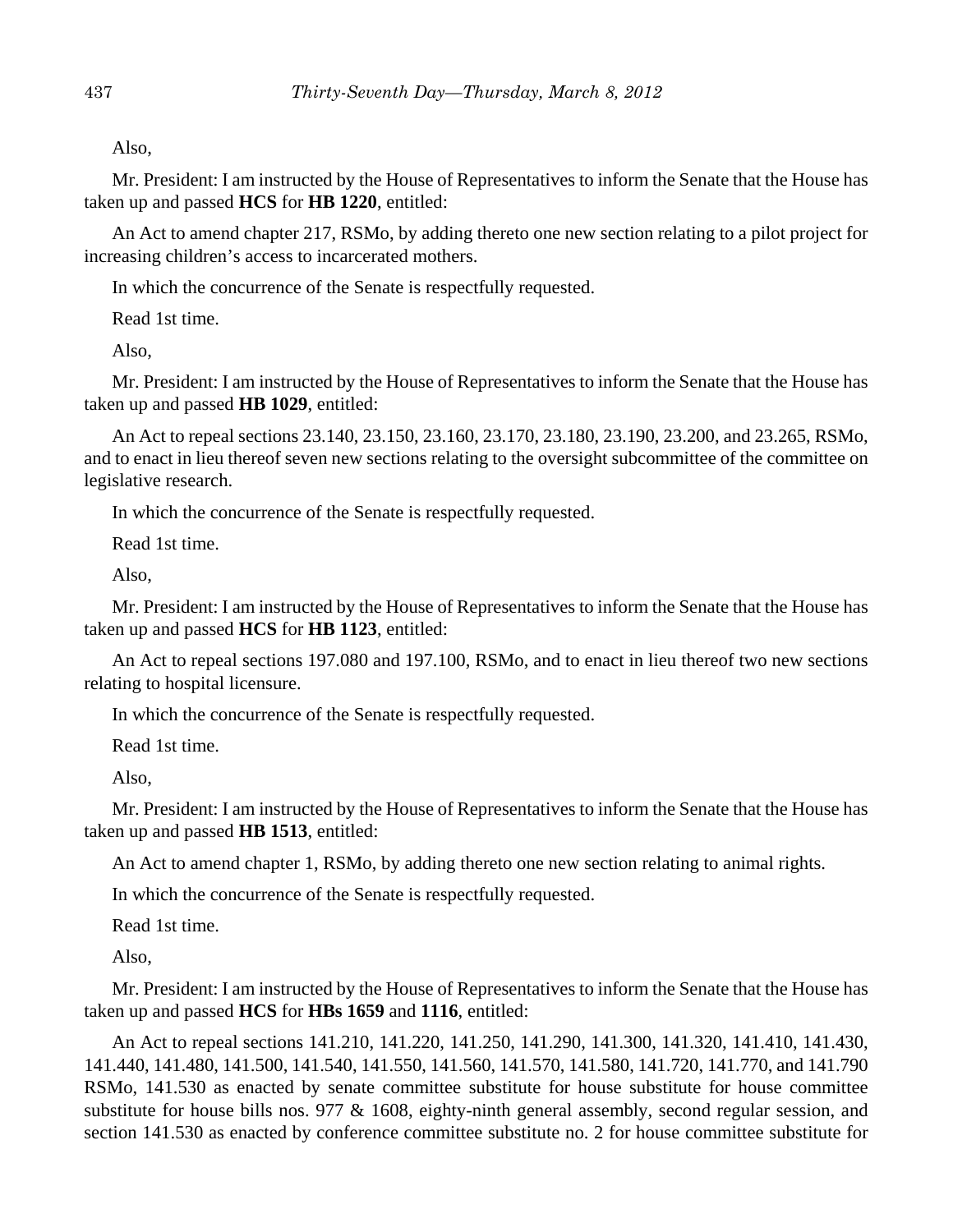senate bill no. 778, eighty-ninth general assembly, second regular session, and to enact in lieu thereof thirtyseven new sections relating to land tax collection, with penalty provisions.

In which the concurrence of the Senate is respectfully requested.

Read 1st time.

Also,

Mr. President: I am instructed by the House of Representatives to inform the Senate that the House has taken up and passed **HCS** for **HB 1214**, entitled:

An Act to amend chapter 620, RSMo, by adding thereto one new section relating to resources for the development of businesses.

In which the concurrence of the Senate is respectfully requested.

Read 1st time.

# **SIGNING OF BILLS**

The President Pro Tem announced that all other business would be suspended and **SS** for **SCS** for **SB 572**, having passed both branches of the General Assembly, would be read at length by the Secretary, and if no objections be made, the bill would be signed by the President Pro Tem to the end that it may become law. No objections being made, the bill was so read by the Secretary and signed by the President Pro Tem.

# **BILLS DELIVERED TO THE GOVERNOR**

**SS** for **SCS** for **SB 572**, after having been duly signed by the Speaker of the House of Representatives in open session, was delivered to the Governor by the Secretary of the Senate.

On motion of Senator Dempsey, the Senate recessed until 11:50 a.m.

# **RECESS**

The time of recess having expired, the Senate was called to order by President Pro Tem Mayer.

# **MESSAGES FROM THE HOUSE**

The following messages were received from the House of Representatives through its Chief Clerk:

Mr. President: I am instructed by the House of Representatives to inform the Senate that the House has taken up and passed **HCS** for **HB 1212**, entitled:

An Act to repeal section 304.180, RSMo, and to enact in lieu thereof one new section relating to weight limitations for vehicles hauling livestock and agricultural products.

In which the concurrence of the Senate is respectfully requested.

Read 1st time.

Also,

Mr. President: I am instructed by the House of Representatives to inform the Senate that the House has taken up and passed **HB 1331**, entitled:

An Act to repeal section 104.603, RSMo, and to enact in lieu thereof one new section relating to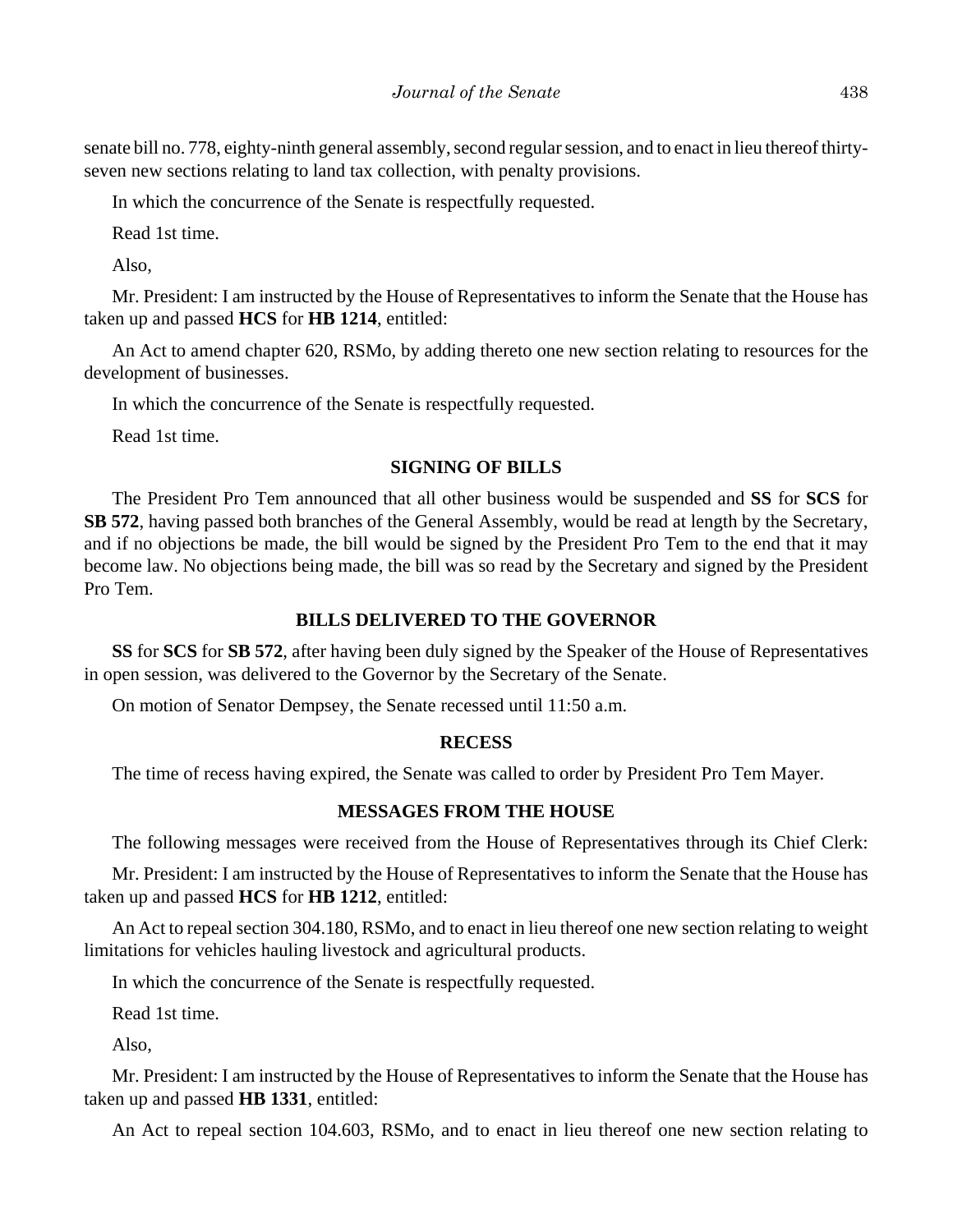reciprocal transfer of creditable service for state retirement systems.

In which the concurrence of the Senate is respectfully requested.

Read 1st time.

Also,

Mr. President: I am instructed by the House of Representatives to inform the Senate that the House has taken up and passed **HCS** for **HB 1495**, entitled:

An Act to repeal section 375.993, RSMo, and to enact in lieu thereof one new section relating to the reporting of insurance fraud.

In which the concurrence of the Senate is respectfully requested.

Read 1st time.

Also,

Mr. President: I am instructed by the House of Representatives to inform the Senate that the House has taken up and passed **HB 1621**, entitled:

An Act to amend chapter 571, RSMo, by adding thereto one new section relating to discrimination against persons for the lawful carry or use of firearms.

In which the concurrence of the Senate is respectfully requested.

Read 1st time.

#### **SIGNING OF BILLS**

The President Pro Tem announced that all other business would be suspended and **HB 1219**, having passed both branches of the General Assembly, would be read at length by the Secretary, and if no objections be made, the bill would be signed by the President Pro Tem to the end that it may become law. No objections being made, the bill was so read by the Secretary and signed by the President Pro Tem.

## **INTRODUCTIONS OF GUESTS**

Senator Schaefer introduced to the Senate, the Physician of the Day, Dr. Frank G. Rieger, M.D. and his wife, Reggie, Columbia.

Senator Parson introduced to the Senate, "Tiny Miss Missouri Outdoors" Maranda Burke and her parents, Randy and Rashell, Warsaw.

Senator Dixon introduced to the Senate, Greater Ozarks Leadership Development Class VI Participants: Ty Alexander, Kristy Bork, Mike Brothers, Eric Claussen, Sherry Coker, Brent Davis, Doug Durrington, Denise Gibson, Kelly Green, Martin Gugel, Jerry Jesky, Rosa Maria, Kristin Pattinson, Melissa Payne, Roddy Rogers, Robert Willenbrink and Shawn Williams, Springfield; David Ames, Marshfield; Garrison Earnest, Mt.Vernon; Benjy Fenske, Clever/Billings; Mike Goldenberg and Beth Anne West, Battlefield; Dori Grinder and Jeff Jochems, Ozark; Christine Hopkins, Billings; Joel Hornickel, Branson; Lisa Knutzen, Carl Junction; Jim Krischke, Republic; Robert Marsh, Fordland; and Jimmy Sebree, Nixa.

Senator Goodman introduced to the Senate, Benjy Fenske, Clever/Billings.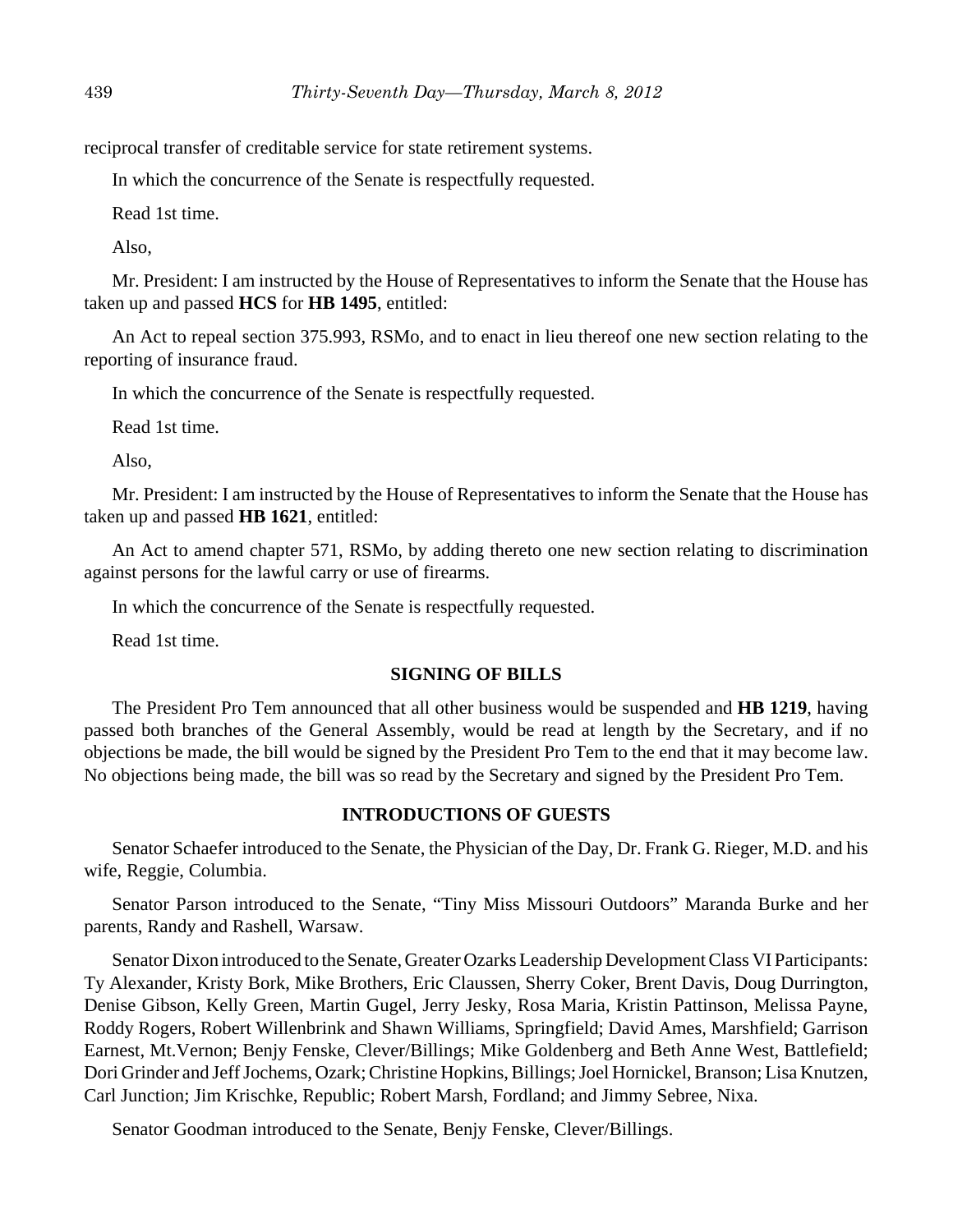Senator Kehoe introduced to the Senate, Mrs. Dixon, Ms. Holland, Mrs. Pragman and fourth grade students from Blair Oaks Elementary School, Jefferson City.

On motion of Senator Dempsey, the Senate adjourned until 9:00 a.m., Friday, March 16, 2012.

## SENATE CALENDAR

## THIRTY-EIGHTH DAY–FRIDAY, MARCH 16, 2012

#### FORMAL CALENDAR

# HOUSE BILLS ON SECOND READING

HCS for HB 1525 HCS #2 for HB 1317 HCS for HB 1193 HCS for HB 1220 HB 1029-Flanigan and Allen HCS for HB 1123 HB 1513-Franz, et al

HCS for HBs 1659 & 1116 HCS for HB 1214 HCS for HB 1212 HB 1331-Jones (117), et al HCS for HB 1495 HB 1621-Brown (116), et al

#### SENATE BILLS FOR PERFECTION

- 1. SB 714-Lager, with SCS
- 2. SB 743-Brown
- 3. SB 689-Engler and Schmitt, with SCS
- 4. SB 620-Rupp
- 5. SB 744-Wright-Jones, with SCS
- 6. SB 693-Crowell
- 7. SB 650-Ridgeway
- 8. SJR 48-Dixon
- 9. SJR 50-Curls
- 10. SB 449-Rupp
- 11. SB 667-Wasson
- 12. SB 788-Keaveny, with SCS
- 13. SBs 767, 653, 754, 705, 441, 528, 831, 833 & 847-Goodman, with SCS
- 14. SB 557-Brown
- 15. SB 633-Engler, with SCS
- 16. SB 755-Mayer, with SCS
- 17. SB 626-Kehoe, with SCS
- 18. SB 769-Kraus
- 19. SJR 47-Rupp, with SCS
- 20. SB 676-Nieves, with SCA 1
- 21. SB 677-Pearce, with SCS
- 22. SB 549-Lembke
- 23. SB 781-Goodman
- 24. SB 652-Lager
- 25. SB 760-Dempsey
- 26. SB 666-Keaveny, with SCS
- 27. SB 490-Munzlinger, with SCS
- 28. SB 695-Parson

### INFORMAL CALENDAR

### SENATE BILLS FOR PERFECTION

SB 438-Mayer SB 439-Mayer, with SCS (pending)